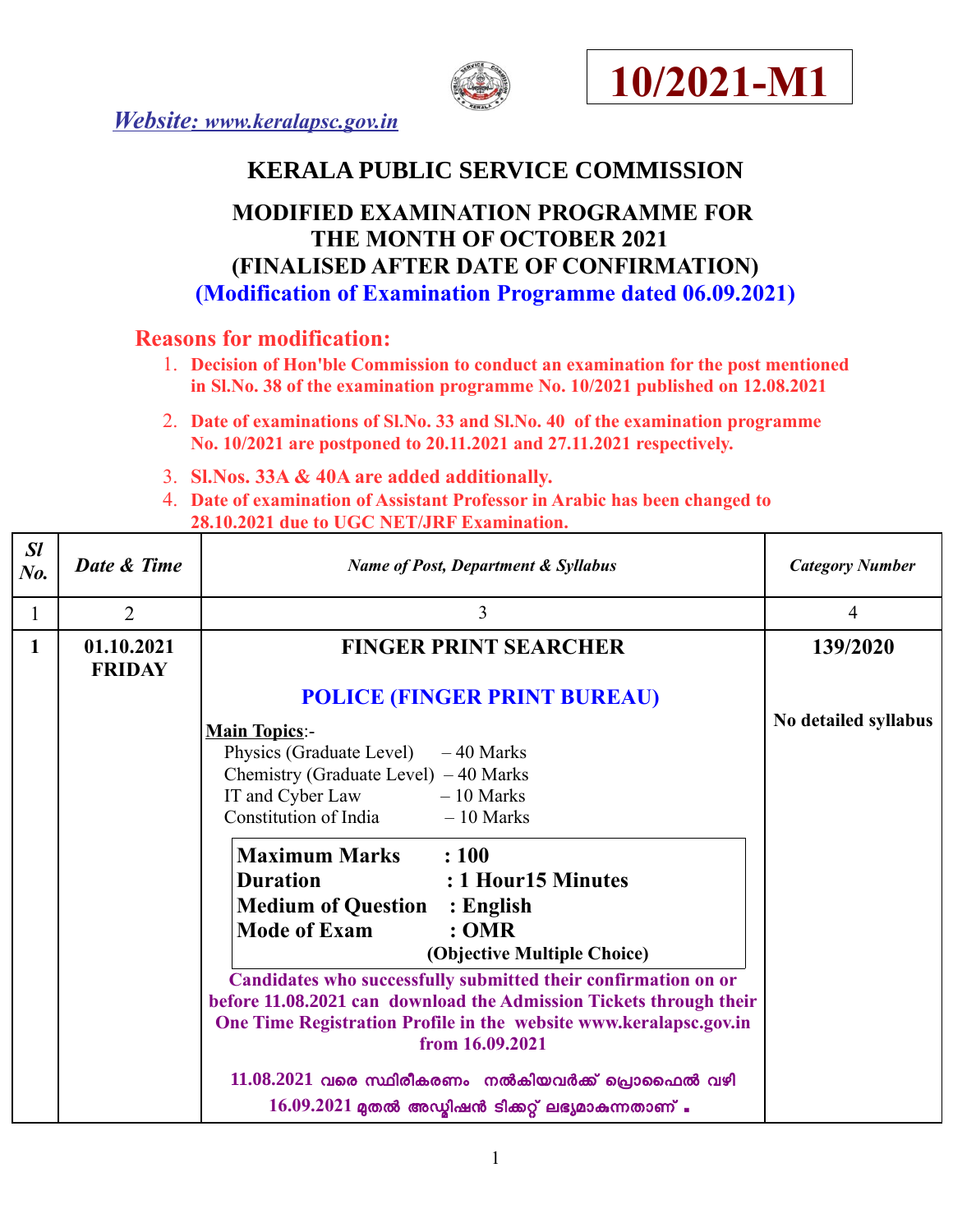| $\overline{2}$ | 04.10.2021<br><b>MONDAY</b> | <b>AYURVEDA THERAPIST</b><br><b>INDIAN SYSTEM OF MEDICINE</b><br><b>Main Topics:-</b><br>Questions based on Ayurveda Therapist course conducted by<br>Government of Kerala.<br><b>Maximum Marks</b><br>$\therefore 100$<br><b>Duration</b><br>: 1 Hour 15 Minutes<br><b>Medium of Question : Malayalam/Tamil/Kannada</b><br><b>Mode of Exam</b><br>: <b>OMR</b><br>(Objective Multiple Choice)<br>Candidates who successfully submitted their confirmation on or<br>before 11.08.2021 can download the Admission Tickets through their<br>One Time Registration Profile in the website www.keralapsc.gov.in<br>from 20.09.2021<br>$11.08.2021$ വരെ സ്ഥിരീകരണം നൽകിയവർക്ക് പ്രൊഫൈൽ വഴി<br>$20.09.2021$ മുതൽ അഡ്മിഷൻ ടിക്കറ്റ് ലഭ്യമാകുന്നതാണ് . | 540/2019<br><b>KANNUR</b><br>No detailed syllabus               |
|----------------|-----------------------------|------------------------------------------------------------------------------------------------------------------------------------------------------------------------------------------------------------------------------------------------------------------------------------------------------------------------------------------------------------------------------------------------------------------------------------------------------------------------------------------------------------------------------------------------------------------------------------------------------------------------------------------------------------------------------------------------------------------------------------------------|-----------------------------------------------------------------|
| $\mathbf{3}$   | 04.10.2021<br><b>MONDAY</b> | <b>AYURVEDA THERAPIST</b><br><b>INDIAN SYSTEM OF MEDICINE</b><br>(NCA NOTIFICATION)<br>Candidates who successfully submitted their confirmation on or<br>before 11.08.2021 can download the Admission Tickets through their<br>One Time Registration Profile in the website www.keralapsc.gov.in<br>from 20.09.2021<br>$11.08.2021$ വരെ സ്ഥിരീകരണം നൽകിയവർക്ക് പ്രൊഫൈൽ വഴി<br>$20.09.2021$ മുതൽ അഡ്മിഷൻ ടിക്കറ്റ് ലഭ്യമാകുന്നതാണ് .                                                                                                                                                                                                                                                                                                            | 367/2020<br><b>IDUKKI</b><br><b>OBC</b><br>No detailed syllabus |
|                |                             | <b>COMMON TEST FOR SL.NO. 2 &amp; 3</b>                                                                                                                                                                                                                                                                                                                                                                                                                                                                                                                                                                                                                                                                                                        |                                                                 |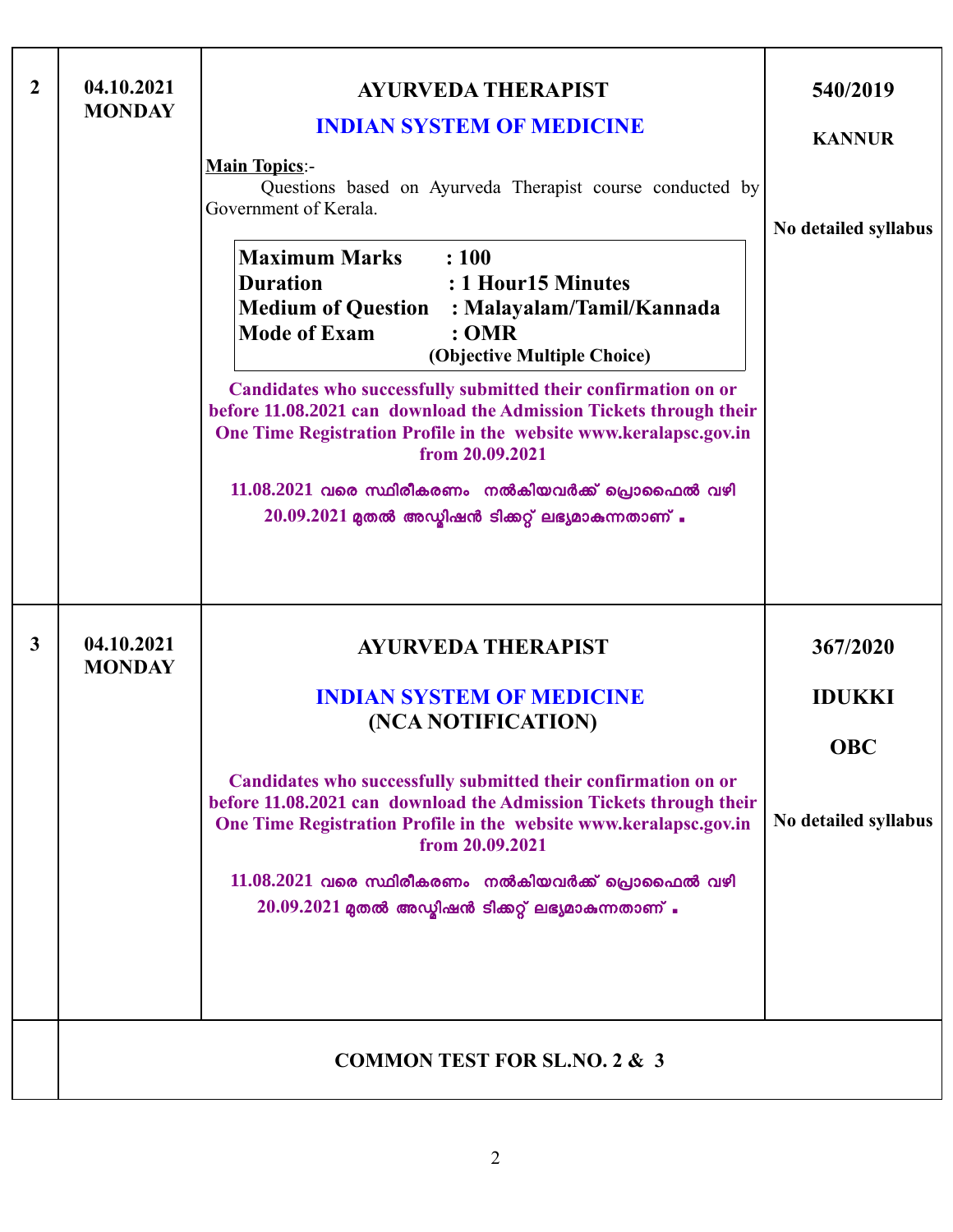| $\overline{\mathbf{4}}$ | 05.10.2021<br><b>TUESDAY</b> | <b>ASSISTANT PROFESSOR IN KANNADA</b>                                                                                                                                                                                        | 290/2019                                                    |
|-------------------------|------------------------------|------------------------------------------------------------------------------------------------------------------------------------------------------------------------------------------------------------------------------|-------------------------------------------------------------|
|                         |                              | <b>KERALA COLLEGIATE EDUCATION</b>                                                                                                                                                                                           | <b>For detailed syllabus</b><br>click here                  |
|                         |                              | <b>Main Topics:-</b><br>Questions based on Educational Qualification                                                                                                                                                         |                                                             |
|                         |                              | <b>Maximum Marks</b><br>: 100<br><b>Duration</b><br>$: 2$ Hours<br><b>Medium of Question : Kannada</b><br><b>Mode of Exam</b><br>: Descriptive<br>(Question cum Answer Booklet)                                              |                                                             |
|                         |                              | Candidates who successfully submitted their confirmation on or<br>before 11.08.2021 can download the Admission Tickets through their<br>One Time Registration Profile in the website www.keralapsc.gov.in<br>from 20.09.2021 |                                                             |
|                         |                              | $11.08.2021$ വരെ സ്ഥിരീകരണം നൽകിയവർക്ക് പ്രൊഫൈൽ വഴി<br>$20.09.2021$ മുതൽ അഡ്ബിഷൻ ടിക്കറ്റ് ലഭ്യമാകുന്നതാണ്                                                                                                                   |                                                             |
| 4A                      | 06.10.2021<br>WEDNESDAY      | <b>ASSISTANT PROFESSOR IN ARABIC</b><br><b>KERALA COLLEGIATE EDUCATION</b>                                                                                                                                                   | 288/2019                                                    |
|                         |                              | <b>Main Topics:-</b><br>Questions based on educational qualification<br><b>Mode of Exam</b><br>: Descriptive<br>(Question cum Answer Booklet)                                                                                | <b>For Detailed</b><br><b>Syllabus</b><br><u>Click Here</u> |
|                         |                              | Candidates who successfully submitted their confirmation on or<br>before 12.07.2021 can download the Admission Tickets through their<br>One Time Registration Profile in the website www.keralapsc.gov.in<br>from 23.09.2021 |                                                             |
|                         |                              | $12.07.2021$ വരെ സ്ഥിരീകരണം<br>നൽകിയവർക്ക് പ്രൊഫൈൽ വഴി<br>$23.09.2021$ മുതൽ അഡ്യിഷൻ ടിക്കറ്റ് ലഭ്യമാകുന്നതാണ് .                                                                                                              |                                                             |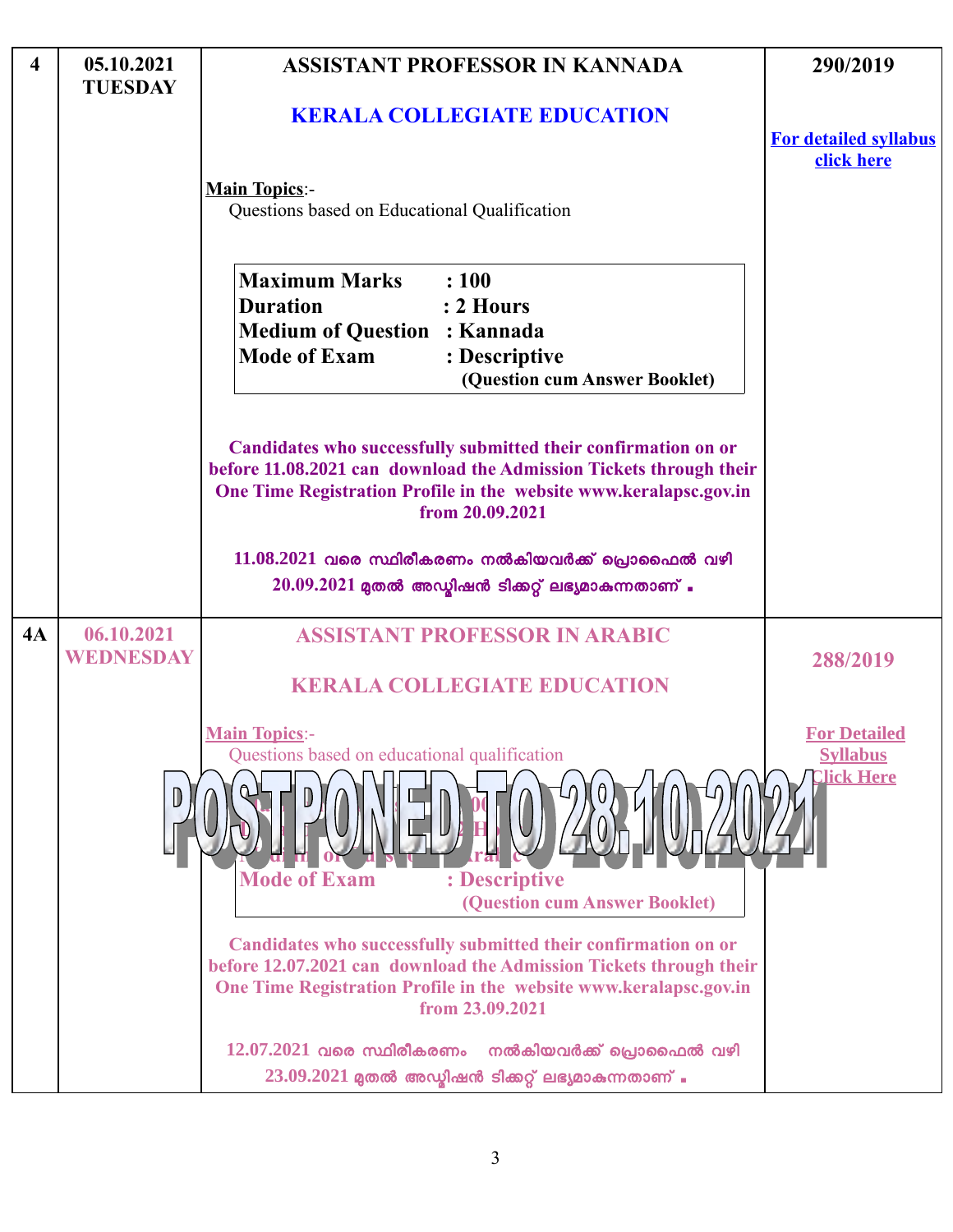| $\overline{5}$ | 07.10.2021<br><b>THURSDAY</b> | <b>LOWER DIVISION CLERK</b><br>(From Ex-Servicemen Only)                                                                                                                                                                                                                                                                                    | 357/2018                                                                                    |
|----------------|-------------------------------|---------------------------------------------------------------------------------------------------------------------------------------------------------------------------------------------------------------------------------------------------------------------------------------------------------------------------------------------|---------------------------------------------------------------------------------------------|
|                |                               |                                                                                                                                                                                                                                                                                                                                             | <b>EKM</b>                                                                                  |
|                |                               | <b>NCC/SAINIK WELFARE</b><br>(NCA NOTIFICATION)                                                                                                                                                                                                                                                                                             | <b>ST</b>                                                                                   |
|                |                               | <b>Maximum Marks</b><br>: 100<br>: 1 Hour15 Minutes<br><b>Duration</b><br>Medium of Question : Part I, II, III, V - Malayalam/Tamil/Kannada<br>Part IV - English<br><b>Mode of Exam</b><br>: <b>OMR</b><br>(Objective Multiple Choice)                                                                                                      | <b>For detailed syllabus</b><br>click here                                                  |
|                |                               | Candidates who successfully submitted their confirmation on or<br>before 11.08.2021 can download the Admission Tickets through their<br>One Time Registration Profile in the website www.keralapsc.gov.in<br>from 23.09.2021                                                                                                                |                                                                                             |
|                |                               | $11.08.2021$ വരെ സ്ഥിരീകരണം നൽകിയവർക്ക് പ്രൊഫൈൽ വഴി<br>$23.09.2021$ മുതൽ അഡ്മിഷൻ ടിക്കറ്റ് ലഭ്യമാകുന്നതാണ് .                                                                                                                                                                                                                                |                                                                                             |
| 6              | 07.10.2021<br><b>THURSDAY</b> | <b>LOWER DIVISION CLERK</b><br>(From Ex-Servicemen Only)<br><b>NCC/SAINIK WELFARE</b><br>(NCA NOTIFICATION)<br>Candidates who successfully submitted their confirmation on or<br>before 11.08.2021 can download the Admission Tickets through their<br>One Time Registration Profile in the website www.keralapsc.gov.in<br>from 23.09.2021 | 358/2018<br><b>KTM</b><br><b>SC</b><br><b>For detailed</b><br>syllabus Click<br><b>Here</b> |
|                |                               | $11.08.2021$ വരെ സ്ഥിരീകരണം നൽകിയവർക്ക് പ്രൊഫൈൽ വഴി<br>$23.09.2021$ മുതൽ അഡ്മിഷൻ ടിക്കറ്റ് ലഭ്യമാകുന്നതാണ് .                                                                                                                                                                                                                                |                                                                                             |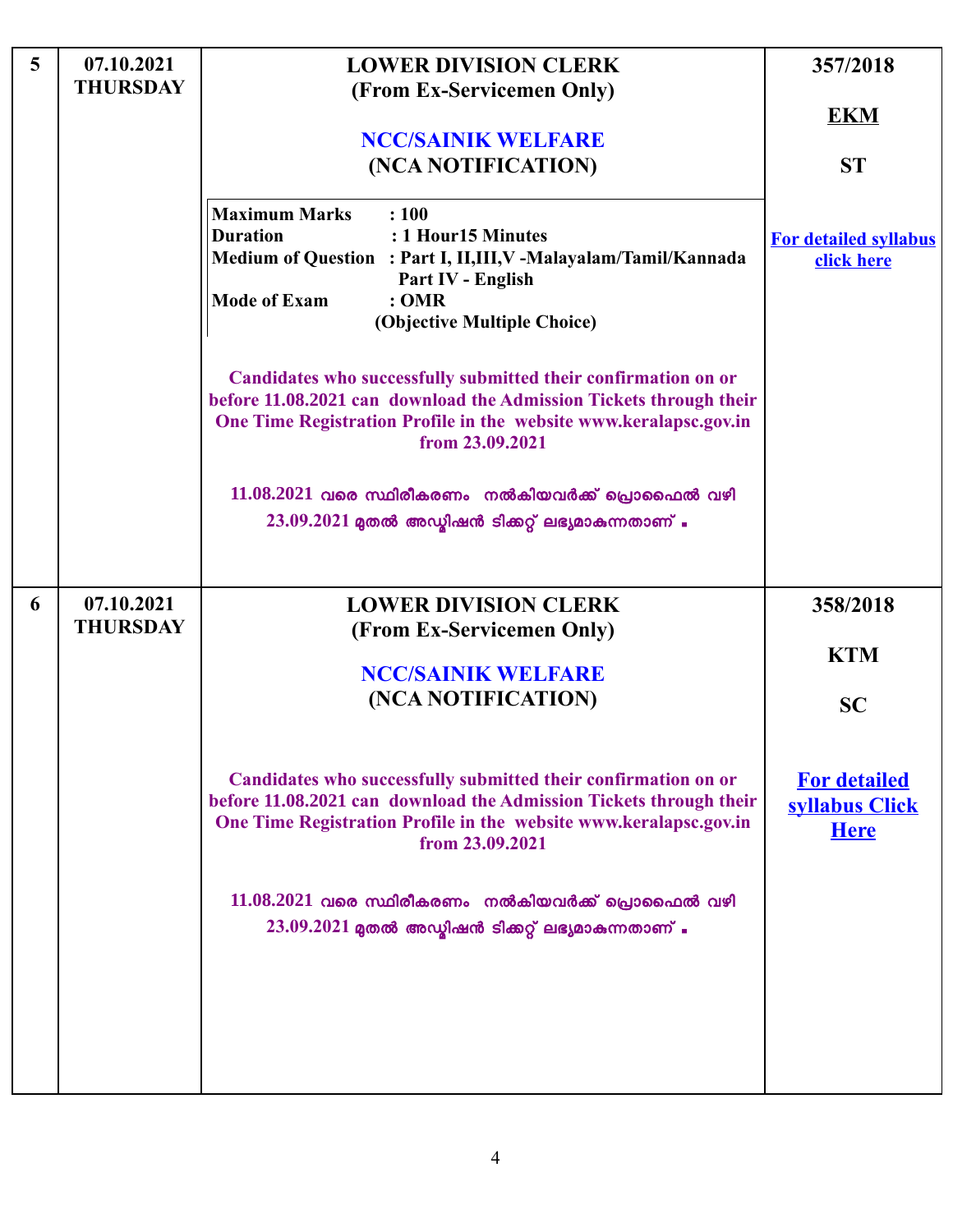| $\overline{7}$ | 07.10.2021<br><b>THURSDAY</b> | <b>LOWER DIVISION CLERK</b><br>(From Ex-Servicemen Only)<br><b>NCC/SAINIK WELFARE</b><br>(NCA NOTIFICATION)                                                                                                                                                                                                                                  | 359/2018<br><b>KLM</b><br><b>KTM</b><br><b>EKM</b><br><b>SIUC NADAR</b> |
|----------------|-------------------------------|----------------------------------------------------------------------------------------------------------------------------------------------------------------------------------------------------------------------------------------------------------------------------------------------------------------------------------------------|-------------------------------------------------------------------------|
|                |                               | Candidates who successfully submitted their confirmation on or<br>before 11.08.2021 can download the Admission Tickets through their<br>One Time Registration Profile in the website www.keralapsc.gov.in<br>from 23.09.2021<br>$11.08.2021$ വരെ സ്ഥിരീകരണം നൽകിയവർക്ക് പ്രൊഫൈൽ വഴി<br>$23.09.2021$ മുതൽ അഡ്മിഷൻ ടിക്കറ്റ് ലഭ്യമാകുന്നതാണ് . | <b>For detailed</b><br>syllabus Click<br><b>Here</b>                    |
| 8              | 07.10.2021<br><b>THURSDAY</b> | <b>LOWER DIVISION CLERK</b><br>(From Ex-Servicemen Only)<br><b>NCC/SAINIK WELFARE</b><br>(NCA NOTIFICATION)                                                                                                                                                                                                                                  | 360/2018<br><b>KTM</b><br><b>MUSLIM</b>                                 |
|                |                               | Candidates who successfully submitted their confirmation on or<br>before 11.08.2021 can download the Admission Tickets through their<br>One Time Registration Profile in the website www.keralapsc.gov.in<br>from 23.09.2021<br>$11.08.2021$ വരെ സ്ഥിരീകരണം നൽകിയവർക്ക് പ്രൊഫൈൽ വഴി<br>$23.09.2021$ മുതൽ അഡ്മിഷൻ ടിക്കറ്റ് ലഭ്യമാകുന്നതാണ് . | <b>For detailed</b><br>syllabus Click<br><b>Here</b>                    |
| 9              | 07.10.2021<br><b>THURSDAY</b> | <b>LOWER DIVISION CLERK</b><br>(From Ex-Servicemen Only)<br><b>NCC/SAINIK WELFARE</b><br>(NCA NOTIFICATION)                                                                                                                                                                                                                                  | 361/2018<br><b>IDUKKI</b><br>LC/AI                                      |
|                |                               | Candidates who successfully submitted their confirmation on or<br>before 11.08.2021 can download the Admission Tickets through their<br>One Time Registration Profile in the website www.keralapsc.gov.in<br>from 23.09.2021<br>$11.08.2021$ വരെ സ്ഥിരീകരണം നൽകിയവർക്ക് പ്രൊഫൈൽ വഴി<br>$23.09.2021$ മുതൽ അഡ്യിഷൻ ടിക്കറ്റ് ലഭ്യമാകുന്നതാണ് . | <b>For detailed</b><br>syllabus Click<br><b>Here</b>                    |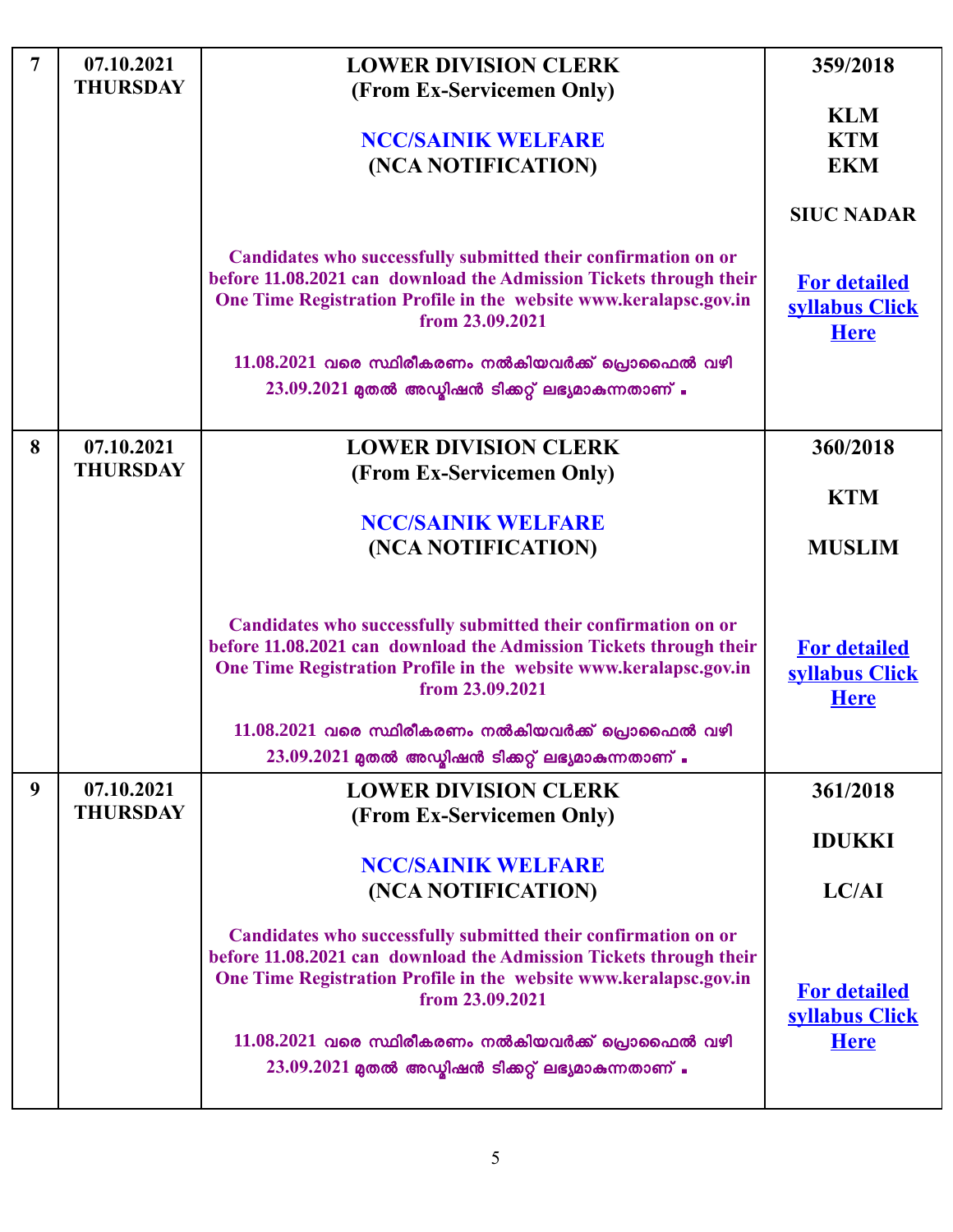| <b>10</b> | 07.10.2021<br><b>THURSDAY</b> | <b>LOWER DIVISION CLERK</b><br>(From Ex-Servicemen Only)                                                                                                                                                                     | 515/2020                                             |
|-----------|-------------------------------|------------------------------------------------------------------------------------------------------------------------------------------------------------------------------------------------------------------------------|------------------------------------------------------|
|           |                               | <b>NCC/SAINIK WELFARE</b><br>(NCA NOTIFICATION)                                                                                                                                                                              | <b>KTM</b><br><b>ST</b>                              |
|           |                               | Candidates who successfully submitted their confirmation on or<br>before 11.08.2021 can download the Admission Tickets through their<br>One Time Registration Profile in the website www.keralapsc.gov.in<br>from 23.09.2021 | <b>For detailed</b><br>syllabus Click<br><b>Here</b> |
|           |                               | $11.08.2021$ വരെ സ്ഥിരീകരണം നൽകിയവർക്ക് പ്രൊഫൈൽ വഴി<br>$23.09.2021$ മുതൽ അഡ്മിഷൻ ടിക്കറ്റ് ലഭ്യമാകുന്നതാണ്.                                                                                                                  |                                                      |
| 11        | 07.10.2021<br><b>THURSDAY</b> | <b>LOWER DIVISION CLERK</b><br>(From Ex-Servicemen Only)                                                                                                                                                                     | 516/2020<br><b>TVM</b>                               |
|           |                               | <b>NCC/SAINIK WELFARE</b><br>(NCA NOTIFICATION)                                                                                                                                                                              | <b>ST</b>                                            |
|           |                               | Candidates who successfully submitted their confirmation on or<br>before 11.08.2021 can download the Admission Tickets through their<br>One Time Registration Profile in the website www.keralapsc.gov.in<br>from 23.09.2021 | <b>For detailed</b><br>syllabus Click<br><b>Here</b> |
|           |                               | $11.08.2021$ വരെ സ്ഥിരീകരണം നൽകിയവർക്ക് പ്രൊഫൈൽ വഴി<br>$23.09.2021$ മുതൽ അഡ്മിഷൻ ടിക്കറ്റ് ലഭ്യമാകുന്നതാണ് .                                                                                                                 |                                                      |
| 12        | 07.10.2021<br><b>THURSDAY</b> | <b>LOWER DIVISION CLERK</b><br>(From Ex-Servicemen Only)<br><b>NCC/SAINIK WELFARE</b>                                                                                                                                        | 517/2020<br><b>EKM</b>                               |
|           |                               | (NCA NOTIFICATION)                                                                                                                                                                                                           | <b>SCCC</b>                                          |
|           |                               | Candidates who successfully submitted their confirmation on or<br>before 11.08.2021 can download the Admission Tickets through their<br>One Time Registration Profile in the website www.keralapsc.gov.in<br>from 23.09.2021 | <b>For detailed</b><br>syllabus Click<br><b>Here</b> |
|           |                               | $11.08.2021$ വരെ സ്ഥിരീകരണം നൽകിയവർക്ക് പ്രൊഫൈൽ വഴി<br>$23.09.2021$ മുതൽ അഡ്യിഷൻ ടിക്കറ്റ് ലഭ്യമാകുന്നതാണ്.                                                                                                                  |                                                      |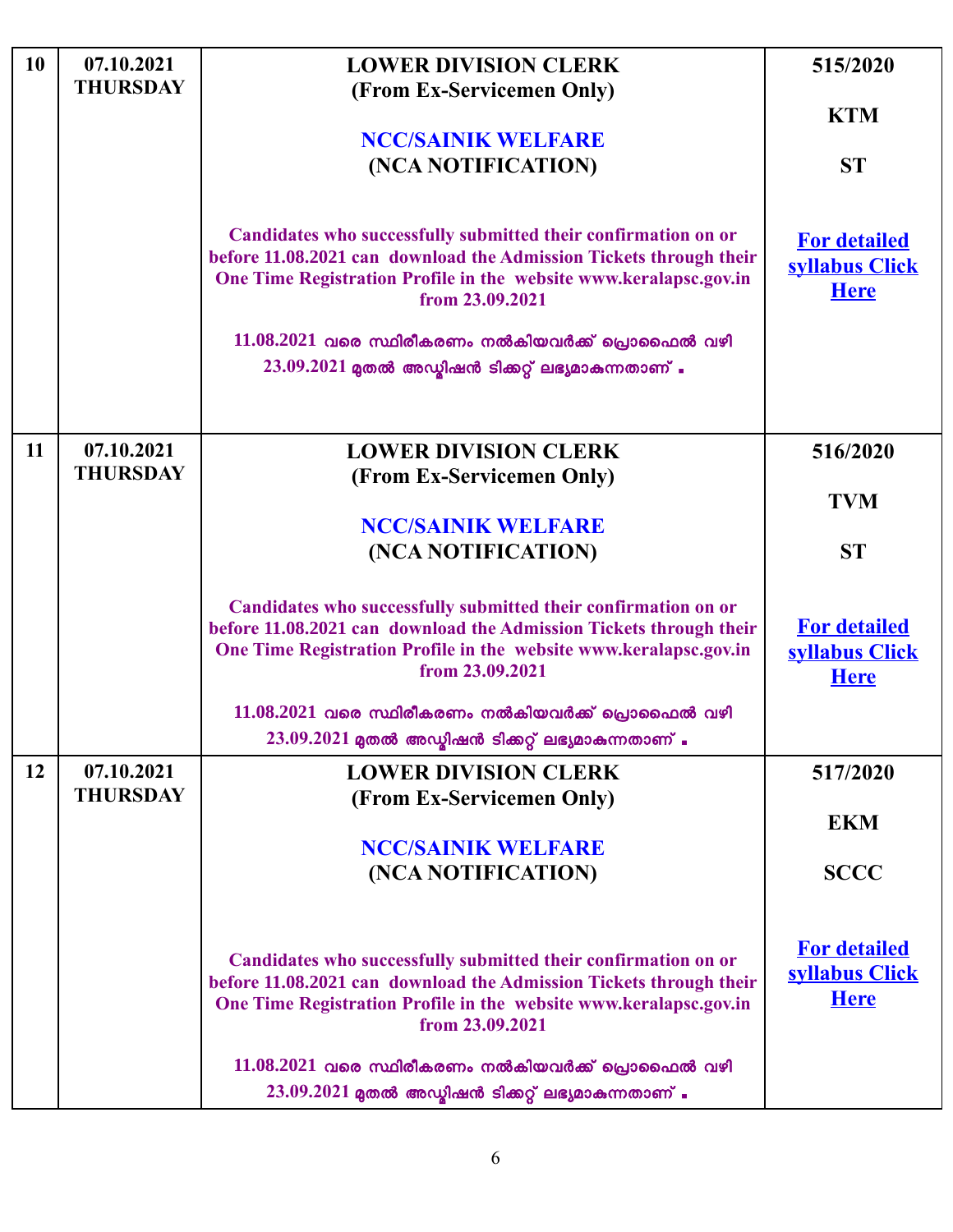| 13 | 07.10.2021<br><b>THURSDAY</b> | <b>LOWER DIVISION CLERK</b><br>(From Ex-Servicemen Only)<br><b>NCC/SAINIK WELFARE</b><br>(NCA NOTIFICATION)                                                                                                                                                                                                                                  | 518/2020<br><b>TVM</b><br><b>MUSLIM</b>              |
|----|-------------------------------|----------------------------------------------------------------------------------------------------------------------------------------------------------------------------------------------------------------------------------------------------------------------------------------------------------------------------------------------|------------------------------------------------------|
|    |                               | Candidates who successfully submitted their confirmation on or<br>before 11.08.2021 can download the Admission Tickets through their<br>One Time Registration Profile in the website www.keralapsc.gov.in<br>from 23.09.2021<br>$11.08.2021$ വരെ സ്ഥിരീകരണം നൽകിയവർക്ക് പ്രൊഫൈൽ വഴി<br>$23.09.2021$ മുതൽ അഡ്മിഷൻ ടിക്കറ്റ് ലഭ്യമാകുന്നതാണ് . | <b>For detailed</b><br>syllabus Click<br><b>Here</b> |
| 14 | 07.10.2021<br><b>THURSDAY</b> | <b>LOWER DIVISION CLERK</b><br>(From Ex-Servicemen Only)<br><b>NCC/SAINIK WELFARE</b><br>(NCA NOTIFICATION)                                                                                                                                                                                                                                  | 519/2020<br><b>IDK</b><br><b>EKM</b><br><b>SC</b>    |
|    |                               | Candidates who successfully submitted their confirmation on or<br>before 11.08.2021 can download the Admission Tickets through their<br>One Time Registration Profile in the website www.keralapsc.gov.in<br>from 23.09.2021<br>$11.08.2021$ വരെ സ്ഥിരീകരണം നൽകിയവർക്ക് പ്രൊഫൈൽ വഴി<br>$23.09.2021$ മുതൽ അഡ്മിഷൻ ടിക്കറ്റ് ലഭ്യമാകുന്നതാണ് . | <b>For detailed</b><br>syllabus Click<br><b>Here</b> |
| 15 | 07.10.2021<br><b>THURSDAY</b> | <b>LOWER DIVISION CLERK</b><br>(From Ex-Servicemen Only)<br><b>NCC/SAINIK WELFARE</b><br>(NCA NOTIFICATION)                                                                                                                                                                                                                                  | 520/2020<br><b>PKD</b><br><b>VISWAKARMA</b>          |
|    |                               | Candidates who successfully submitted their confirmation on or<br>before 11.08.2021 can download the Admission Tickets through their<br>One Time Registration Profile in the website www.keralapsc.gov.in<br>from 23.09.2021<br>$11.08.2021$ വരെ സ്ഥിരീകരണം നൽകിയവർക്ക് പ്രൊഫൈൽ വഴി<br>$23.09.2021$ മുതൽ അഡ്മിഷൻ ടിക്കറ്റ് ലഭ്യമാകുന്നതാണ്   | <b>For detailed</b><br>syllabus Click<br><b>Here</b> |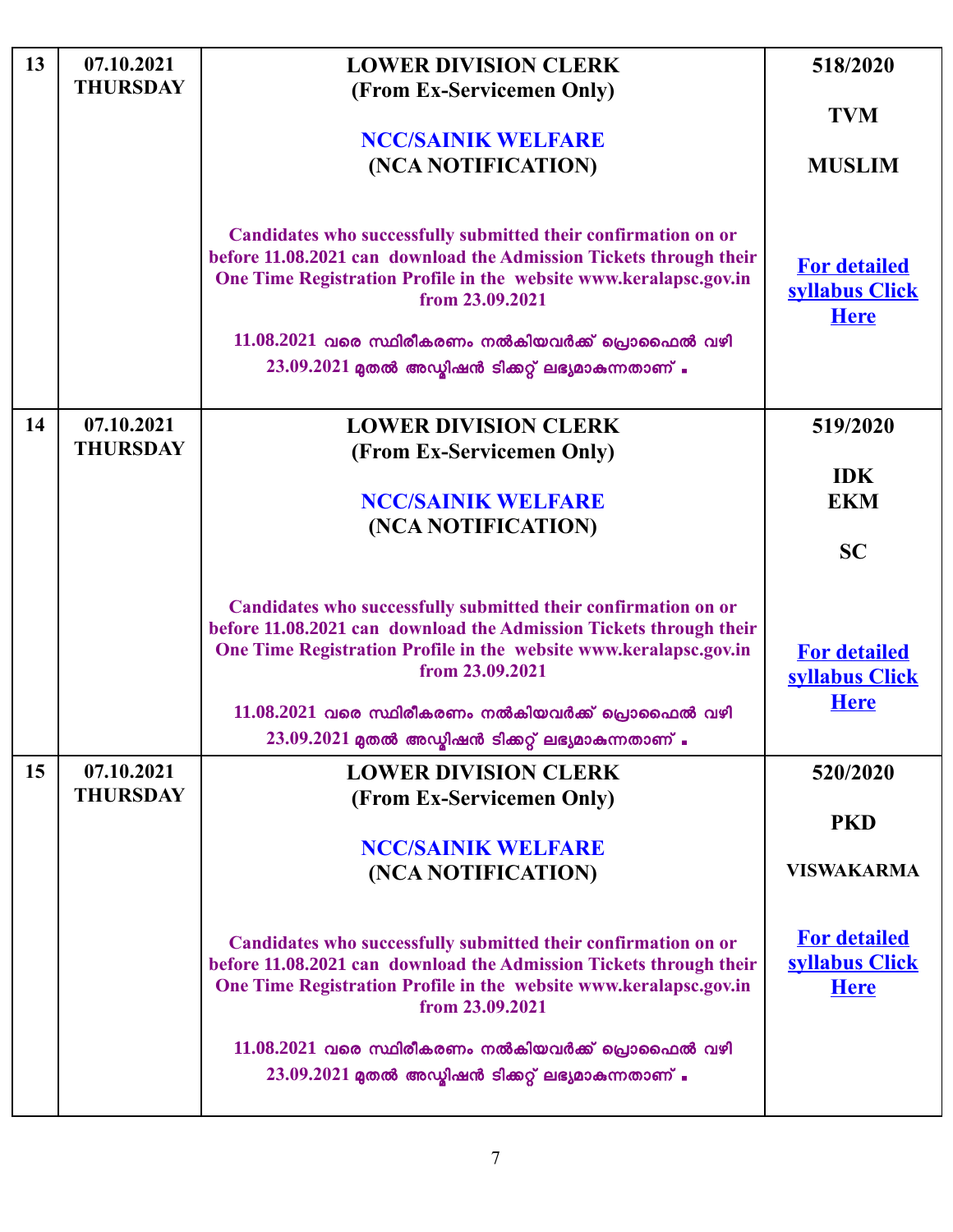| 16 | 07.10.2021<br><b>THURSDAY</b> | <b>CLERK</b>                                                                                                                                                                                                                                                                                                                                                                                                                          | 090/2021                                                                       |
|----|-------------------------------|---------------------------------------------------------------------------------------------------------------------------------------------------------------------------------------------------------------------------------------------------------------------------------------------------------------------------------------------------------------------------------------------------------------------------------------|--------------------------------------------------------------------------------|
|    |                               | (From Ex-Servicemen Only)<br>(SR for SC/ST)<br><b>SAINIK WELFARE</b><br>Candidates who successfully submitted their confirmation on or<br>before 11.08.2021 can download the Admission Tickets through their<br>One Time Registration Profile in the website www.keralapsc.gov.in<br>from 23.09.2021<br>$11.08.2021$ വരെ സ്ഥിരീകരണം നൽകിയവർക്ക് പ്രൊഫൈൽ വഴി<br>$23.09.2021$ മുതൽ അഡ്യിഷൻ ടിക്കറ്റ് ലഭ്യമാകുന്നതാണ്.                   | <b>TVM</b><br><b>For detailed</b><br>syllabus Click<br><b>Here</b>             |
| 17 | 07.10.2021<br><b>THURSDAY</b> | <b>CLERK</b><br>(From Ex-Servicemen Only)<br>(SR for ST Only)<br><b>SAINIK WELFARE</b><br>Candidates who successfully submitted their confirmation on or<br>before 11.08.2021 can download the Admission Tickets through their<br>One Time Registration Profile in the website www.keralapsc.gov.in<br>from 23.09.2021<br>$11.08.2021$ വരെ സ്ഥിരീകരണം നൽകിയവർക്ക് പ്രൊഫൈൽ വഴി<br>$23.09.2021$ മുതൽ അഡ്മിഷൻ ടിക്കറ്റ് ലഭ്യമാകുന്നതാണ്. | 091/2021<br><b>PTA</b><br><b>For detailed</b><br>syllabus Click<br><b>Here</b> |
|    |                               | <b>COMMON TEST FOR SL.NO. 5 TO 17</b>                                                                                                                                                                                                                                                                                                                                                                                                 |                                                                                |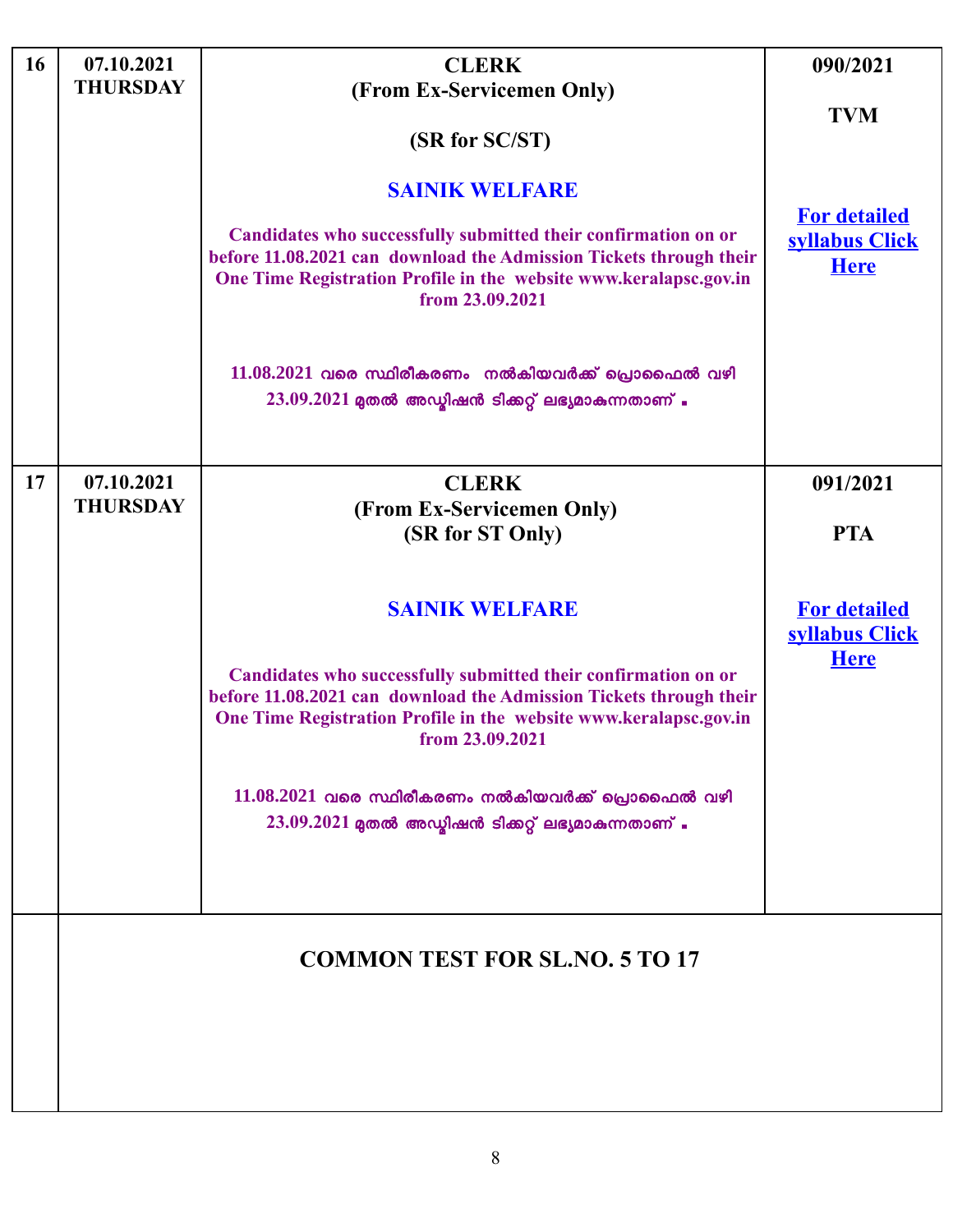| 18 | 12.10.2021<br><b>TUESDAY</b> | <b>OVERSEER GRADE I/DRAFTSMAN GRADE I</b>                                                                                                                                                                                    | 127/2020                       |
|----|------------------------------|------------------------------------------------------------------------------------------------------------------------------------------------------------------------------------------------------------------------------|--------------------------------|
|    |                              | <b>LOCAL SELF GOVERNMENT DEPARTMENT</b>                                                                                                                                                                                      |                                |
|    |                              | <b>Main Topics:-</b>                                                                                                                                                                                                         | <b>No detailed</b>             |
|    |                              | Questions based on Diploma in Civil Engineering                                                                                                                                                                              | syllabus                       |
|    |                              | <b>Maximum Marks</b><br>: 100<br><b>Duration</b><br>: 1 Hour15 Minutes<br><b>Medium of Question : English</b><br><b>Mode of Exam</b><br>: <b>OMR</b><br>(Objective Multiple Choice)                                          |                                |
|    |                              | Candidates who successfully submitted their confirmation on or<br>before 11.08.2021 can download the Admission Tickets through their<br>One Time Registration Profile in the website www.keralapsc.gov.in<br>from 28.09.2021 |                                |
|    |                              | $11.08.2021$ വരെ സ്ഥിരീകരണം നൽകിയവർക്ക് പ്രൊഫൈൽ വഴി<br>$28.09.2021$ മുതൽ അഡ്മിഷൻ ടിക്കറ്റ് ലഭ്യമാകുന്നതാണ് .                                                                                                                 |                                |
| 19 | 12.10.2021<br><b>TUESDAY</b> | <b>JUNIOR OVERSEER (CIVIL)</b>                                                                                                                                                                                               | 213/2020                       |
|    |                              | <b>KERALA LIVE STOCK DEVELOPMENT BOARD LTD.</b>                                                                                                                                                                              |                                |
|    |                              | Candidates who successfully submitted their confirmation on or<br>before 11.08.2021 can download the Admission Tickets through their<br>One Time Registration Profile in the website www.keralapsc.gov.in<br>from 28.09.2021 | <b>No detailed</b><br>syllabus |
|    |                              | $11.08.2021$ വരെ സ്ഥിരീകരണം നൽകിയവർക്ക് പ്രൊഫൈൽ വഴി<br>$28.09.2021$ മുതൽ അഡ്മിഷൻ ടിക്കറ്റ് ലഭ്യമാകുന്നതാണ് .                                                                                                                 |                                |
| 20 | 12.10.2021<br><b>TUESDAY</b> | <b>OVERSEER GRADE II / DRAFTSMAN GRADE II</b>                                                                                                                                                                                | 347/2020                       |
|    |                              | <b>KERALA LAND DEVELOPMENT CORPORATION</b><br>LTD.                                                                                                                                                                           | LC/AI                          |
|    |                              | (NCA NOTIFICATION)                                                                                                                                                                                                           | <b>No detailed</b>             |
|    |                              | Candidates who successfully submitted their confirmation on or<br>before 11.08.2021 can download the Admission Tickets through their<br>One Time Registration Profile in the website www.keralapsc.gov.in<br>from 28.09.2021 | syllabus                       |
|    |                              | $11.08.2021$ വരെ സ്ഥിരീകരണം നൽകിയവർക്ക് പ്രൊഫൈൽ വഴി<br>$28.09.2021$ മുതൽ അഡ്യിഷൻ ടിക്കറ്റ് ലഭ്യമാകുന്നതാണ്.                                                                                                                  |                                |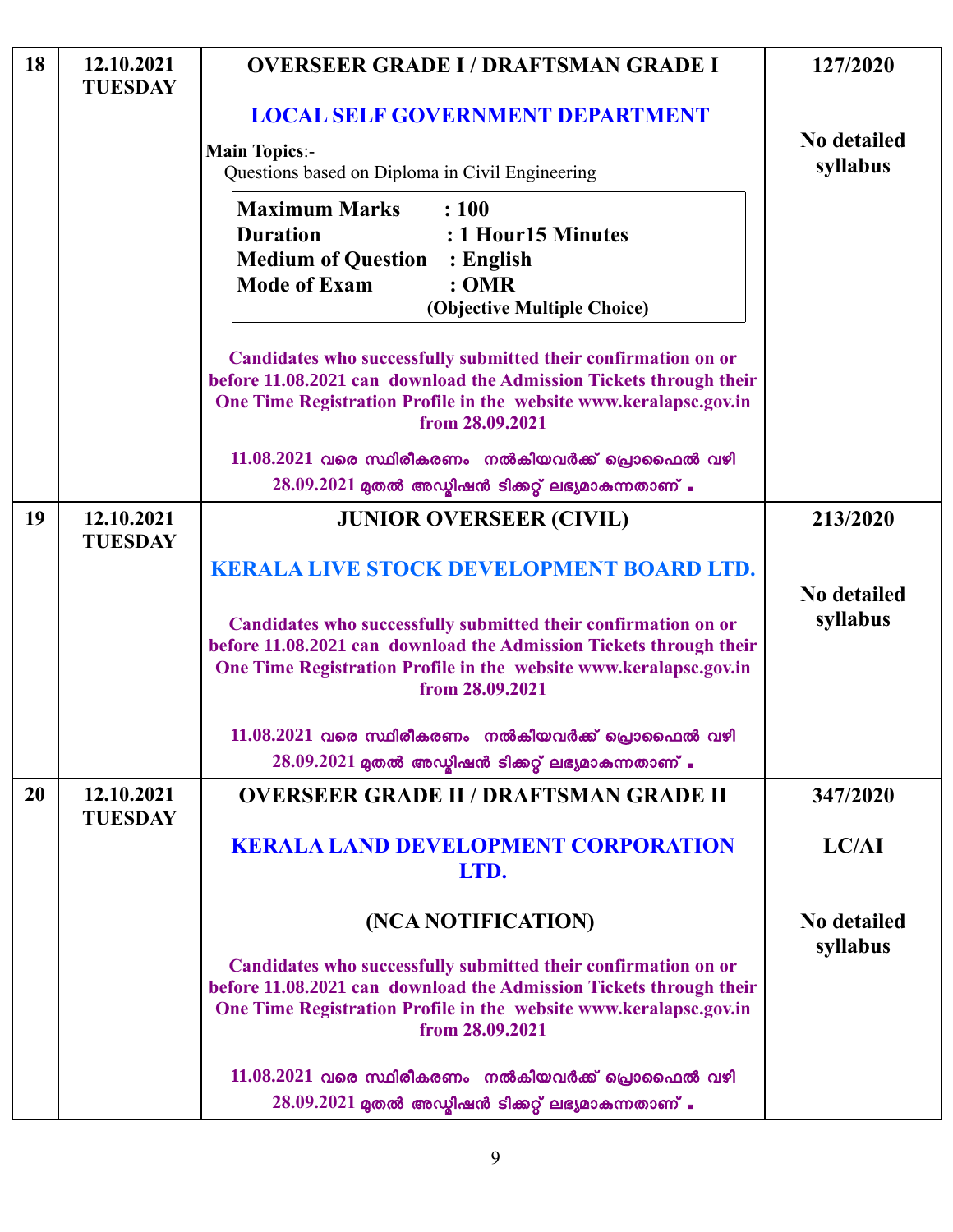| 21 | 12.10.2021<br><b>TUESDAY</b> | <b>DRAFTSMAN GRADE I / OVERSEER GRADE I (CIVIL)</b><br><b>PUBLIC WORKS/IRRIGATION</b>                                                                                                                                                                                                                                                       | 483/2020                       |
|----|------------------------------|---------------------------------------------------------------------------------------------------------------------------------------------------------------------------------------------------------------------------------------------------------------------------------------------------------------------------------------------|--------------------------------|
|    |                              | Candidates who successfully submitted their confirmation on or<br>before 11.08.2021 can download the Admission Tickets through their<br>One Time Registration Profile in the website www.keralapsc.gov.in<br>from 28.09.2021<br>$11.08.2021$ വരെ സ്ഥിരീകരണം നൽകിയവർക്ക് പ്രൊഫൈൽ വഴി<br>$28.09.2021$ മുതൽ അഡ്മിഷൻ ടിക്കറ്റ് ലഭ്യമാകുന്നതാണ്. | <b>No detailed</b><br>syllabus |
| 22 | 12.10.2021<br><b>TUESDAY</b> | <b>DRAFTSMAN GRADE I / OVERSEER (CIVIL)</b><br><b>KERALA STATE HOUSING BOARD</b>                                                                                                                                                                                                                                                            | 060/2021                       |
|    |                              | Candidates who successfully submitted their confirmation on or<br>before 11.08.2021 can download the Admission Tickets through their<br>One Time Registration Profile in the website www.keralapsc.gov.in<br>from 28.09.2021<br>$11.08.2021$ വരെ സ്ഥിരീകരണം നൽകിയവർക്ക് പ്രൊഫൈൽ വഴി<br>$28.09.2021$ മുതൽ അഡ്ബിഷൻ ടിക്കറ്റ് ലഭ്യമാകുന്നതാണ്. | <b>No detailed</b><br>syllabus |
|    |                              | <b>COMMON TEST FOR SL.NO. 18 TO 22</b>                                                                                                                                                                                                                                                                                                      |                                |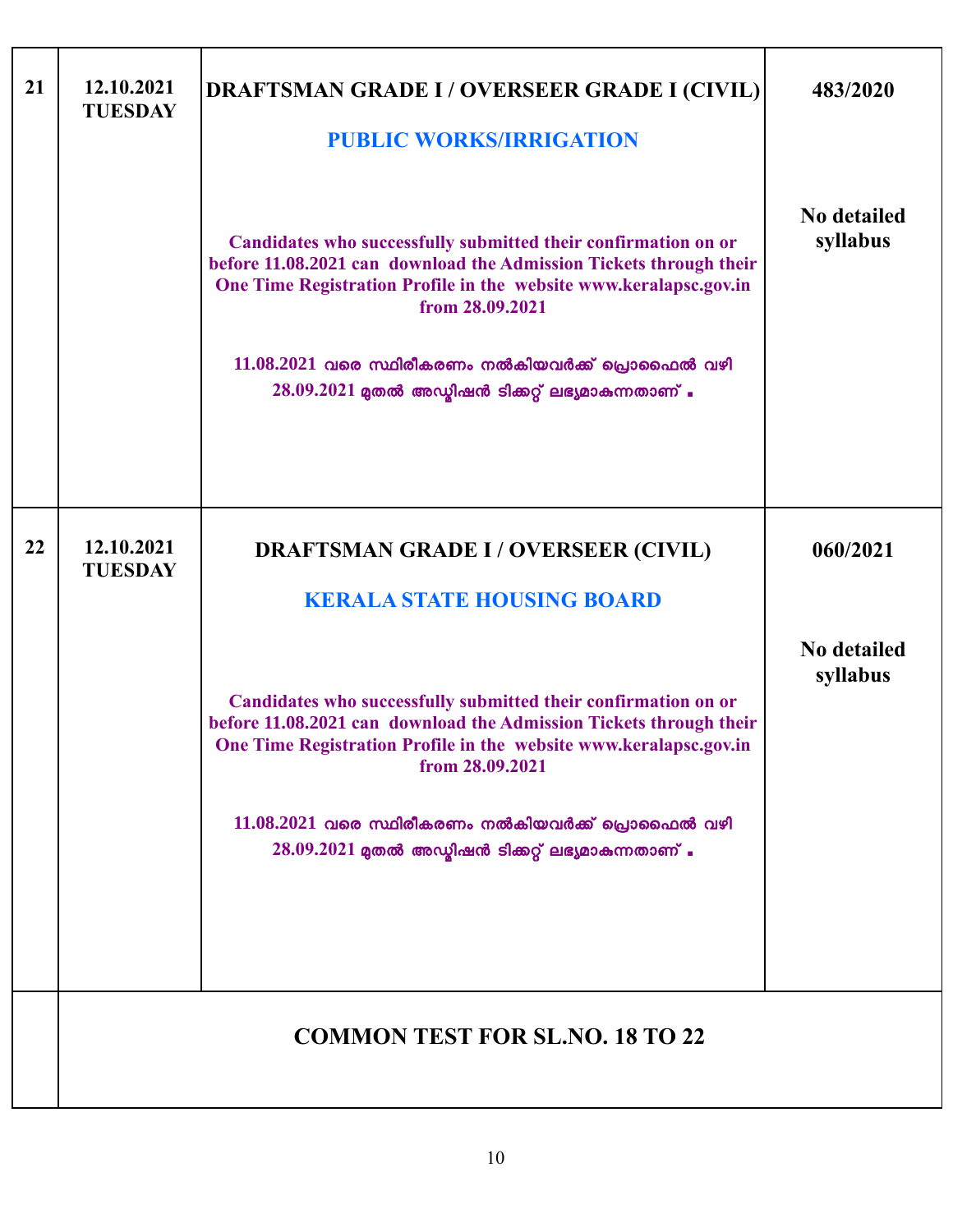| 23 | 21.10.2021<br><b>THURSDAY</b> | <b>ASSISTANT ENGINEER / HEAD DRAFTSMAN /</b><br><b>ASSISTANT DIRECTOR (CIVIL)</b><br><b>IRRIGATION</b><br>(SR FOR ST ONLY)<br><b>Main Topics:-</b><br>Questions based on educational qualification<br><b>Maximum Marks</b><br>: 100<br><b>Duration</b><br>: 1 Hour15 Minutes<br><b>Medium of Question : English</b><br><b>Mode of Exam</b><br>:OMR<br>(Objective Multiple Choice)<br>Candidates who successfully submitted their confirmation on or<br>before 11.08.2021 can download the Admission Tickets through their<br>One Time Registration Profile in the website www.keralapsc.gov.in<br>from 07.10.2021<br>$11.08.2021$ വരെ സ്ഥിരീകരണം നൽകിയവർക്ക് പ്രൊഫൈൽ വഴി<br>$07.10.2021$ മുതൽ അഡ്മിഷൻ ടിക്കറ്റ് ലഭ്യമാകുന്നതാണ് . | 210/2019<br><b>For detailed</b><br><b>syllabus</b><br><b>Click</b><br><b>Here</b> |
|----|-------------------------------|-----------------------------------------------------------------------------------------------------------------------------------------------------------------------------------------------------------------------------------------------------------------------------------------------------------------------------------------------------------------------------------------------------------------------------------------------------------------------------------------------------------------------------------------------------------------------------------------------------------------------------------------------------------------------------------------------------------------------------------|-----------------------------------------------------------------------------------|
| 24 | 21.10.2021<br><b>THURSDAY</b> | <b>ASSISTANT ENGINEER (CIVIL)</b><br><b>LOCAL SELF GOVERNMENT DEPARTMENT</b><br>(PART I -Direct Recruitment)                                                                                                                                                                                                                                                                                                                                                                                                                                                                                                                                                                                                                      | 125/2020<br><b>For detailed</b><br><b>Click</b><br><b>syllabus</b><br><b>Here</b> |
|    |                               | Candidates who successfully submitted their confirmation on or<br>before 11.08.2021 can download the Admission Tickets through their<br>One Time Registration Profile in the website www.keralapsc.gov.in<br>from 07.10.2021<br>$11.08.2021$ വരെ സ്ഥിരീകരണം നൽകിയവർക്ക് പ്രൊഫൈൽ വഴി<br>$07.10.2021$ മുതൽ അഡ്മിഷൻ ടിക്കറ്റ് ലഭ്യമാകുന്നതാണ് .                                                                                                                                                                                                                                                                                                                                                                                      |                                                                                   |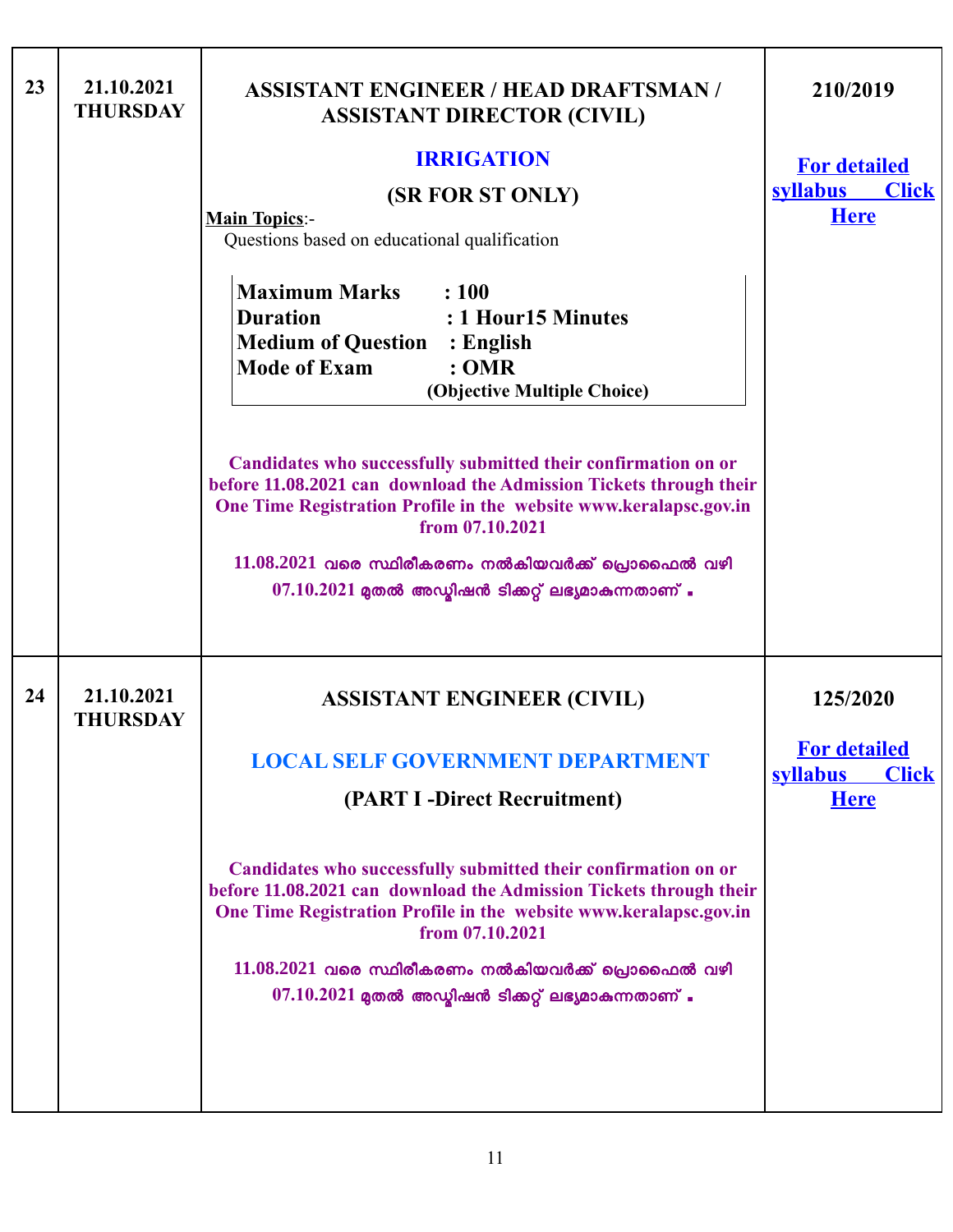| 25 | 21.10.2021<br><b>THURSDAY</b> | <b>ASSISTANT ENGINEER (CIVIL)</b>                                                                                                                                                                                            | 126/2020                                       |
|----|-------------------------------|------------------------------------------------------------------------------------------------------------------------------------------------------------------------------------------------------------------------------|------------------------------------------------|
|    |                               | <b>LOCAL SELF GOVERNMENT DEPARTMENT</b>                                                                                                                                                                                      | <b>For detailed</b>                            |
|    |                               | (PART II – Departmental Quota)                                                                                                                                                                                               | <b>syllabus</b><br><b>Click</b><br><b>Here</b> |
|    |                               | Candidates who successfully submitted their confirmation on or<br>before 11.08.2021 can download the Admission Tickets through their<br>One Time Registration Profile in the website www.keralapsc.gov.in<br>from 07.10.2021 |                                                |
|    |                               | $11.08.2021$ വരെ സ്ഥിരീകരണം നൽകിയവർക്ക് പ്രൊഫൈൽ വഴി<br>$07.10.2021$ മുതൽ അഡ്യിഷൻ ടിക്കറ്റ് ലഭ്യമാകുന്നതാണ് .                                                                                                                 |                                                |
| 26 | 21.10.2021<br><b>THURSDAY</b> | <b>INSTRUCTOR GRADE I (CIVIL)</b>                                                                                                                                                                                            | 191/2020                                       |
|    |                               | <b>TECHNICAL EDUCATION</b>                                                                                                                                                                                                   |                                                |
|    |                               | (ENGINEERING COLLEGES)                                                                                                                                                                                                       | <b>For detailed</b>                            |
|    |                               |                                                                                                                                                                                                                              | <b>syllabus</b><br><b>Click</b>                |
|    |                               |                                                                                                                                                                                                                              | <b>Here</b>                                    |
|    |                               | Candidates who successfully submitted their confirmation on or<br>before 11.08.2021 can download the Admission Tickets through their<br>One Time Registration Profile in the website www.keralapsc.gov.in<br>from 07.10.2021 |                                                |
|    |                               | $11.08.2021$ വരെ സ്ഥിരീകരണം നൽകിയവർക്ക് പ്രൊഫൈൽ വഴി                                                                                                                                                                          |                                                |
|    |                               | $07.10.2021$ മുതൽ അഡ്മിഷൻ ടിക്കറ്റ് ലഭ്യമാകുന്നതാണ് .                                                                                                                                                                        |                                                |
|    |                               |                                                                                                                                                                                                                              |                                                |
| 27 | 21.10.2021<br><b>THURSDAY</b> | <b>ASSISTANT ENGINEER (CIVIL)</b>                                                                                                                                                                                            | 005/2021                                       |
|    |                               | <b>KERALA STATE ELECTRICITY BOARD LTD</b>                                                                                                                                                                                    |                                                |
|    |                               |                                                                                                                                                                                                                              | <b>For detailed</b>                            |
|    |                               | Candidates who successfully submitted their confirmation on or<br>before 11.08.2021 can download the Admission Tickets through their<br>One Time Registration Profile in the website www.keralapsc.gov.in<br>from 07.10.2021 | <b>syllabus</b><br><b>Click</b><br><b>Here</b> |
|    |                               | $11.08.2021$ വരെ സ്ഥിരീകരണം നൽകിയവർക്ക് പ്രൊഫൈൽ വഴി                                                                                                                                                                          |                                                |
|    |                               | $07.10.2021$ മുതൽ അഡ്മിഷൻ ടിക്കറ്റ് ലഭ്യമാകുന്നതാണ്.                                                                                                                                                                         |                                                |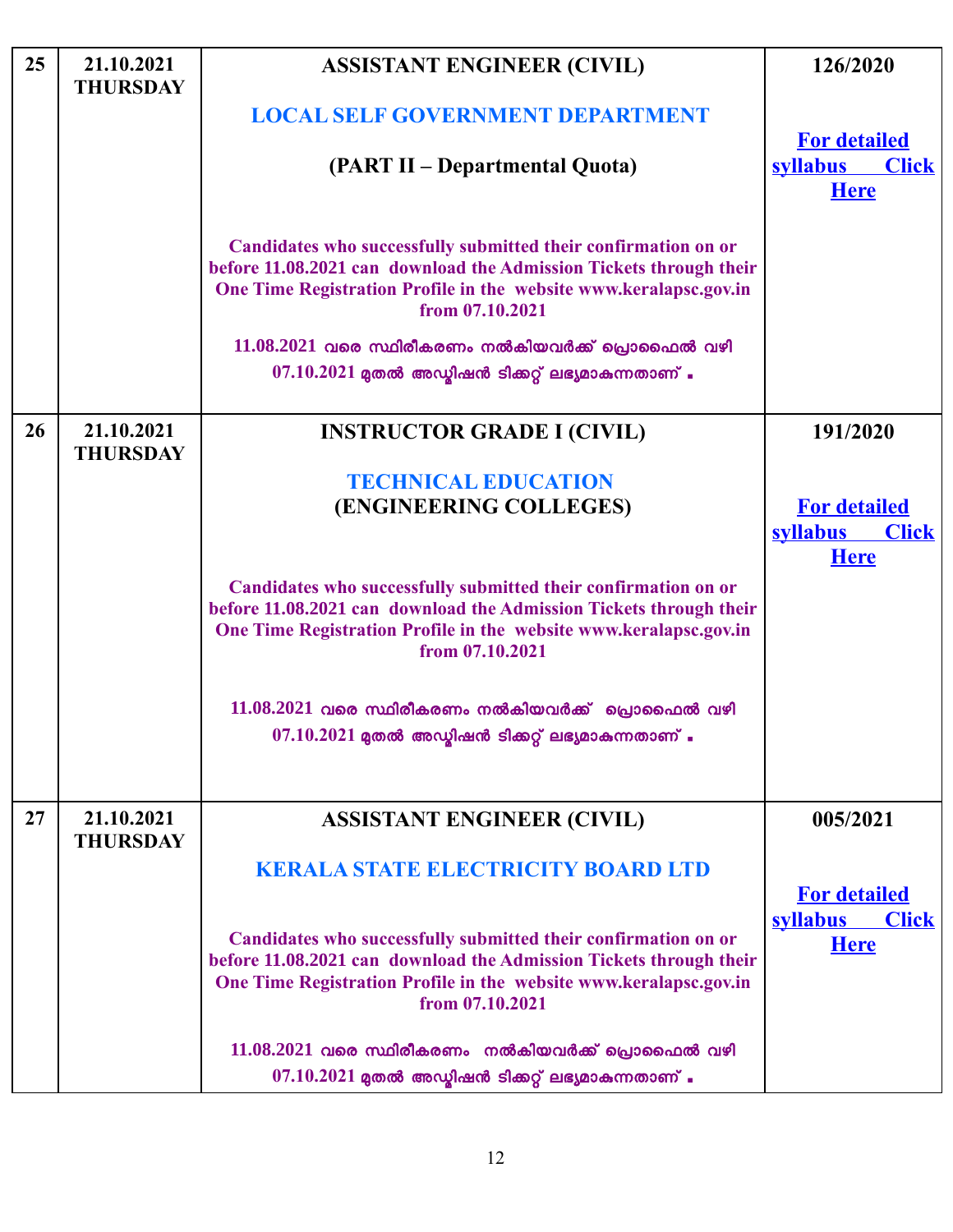| 28 | 21.10.2021<br><b>THURSDAY</b> | <b>ENGINEERING ASSISTANT GRADE I</b><br><b>KERALA STATE CONSTRUCTION CORPORATION</b><br>LTD.<br>(SR from among SC/ST & ST only)                                                                                                                                                                                                                                                            | 028/2021<br><b>For detailed</b><br><b>Click</b><br><b>syllabus</b><br><b>Here</b> |
|----|-------------------------------|--------------------------------------------------------------------------------------------------------------------------------------------------------------------------------------------------------------------------------------------------------------------------------------------------------------------------------------------------------------------------------------------|-----------------------------------------------------------------------------------|
|    |                               | Candidates who successfully submitted their confirmation on or<br>before 11.08.2021 can download the Admission Tickets through their<br>One Time Registration Profile in the website www.keralapsc.gov.in<br>from 07.10.2021                                                                                                                                                               |                                                                                   |
|    |                               | $11.08.2021$ വരെ സ്ഥിരീകരണം നൽകിയവർക്ക് പ്രൊഫൈൽ വഴി<br>$07.10.2021$ മുതൽ അഡ്ബിഷൻ ടിക്കറ്റ് ലഭ്യമാകുന്നതാണ്.                                                                                                                                                                                                                                                                                |                                                                                   |
|    |                               |                                                                                                                                                                                                                                                                                                                                                                                            |                                                                                   |
| 29 | 21.10.2021<br>THURSDAY        | <b>ASSISTANT ENGINEEER (CIVIL)</b><br><b>HARBOUR ENGINEERING DEPARTMENT</b>                                                                                                                                                                                                                                                                                                                | 126/2021                                                                          |
|    |                               | (Direct Recruitment from the staff in the subordinate)<br>service of Har<br>aving not less<br><b>lifications</b><br>than 6 years<br>prescribed<br>egory of<br>Candidates who successfully submitted their confirmation on or<br>before 11.08.2021 can download the Admission Tickets through their<br>One Time Registration Profile in the website www.keralapsc.gov.in<br>from 07.10.2021 | <b>For detailed</b><br>syllabus<br><b>Click</b><br><b>Here</b>                    |
|    |                               | $11.08.2021$ വരെ സ്ഥിരീകരണം നൽകിയവർക്ക് പ്രൊഫൈൽ വഴി<br>$07.10.2021$ മുതൽ അഡ്യിഷൻ ടിക്കറ്റ് ലഭ്യമാകുന്നതാണ് .                                                                                                                                                                                                                                                                               |                                                                                   |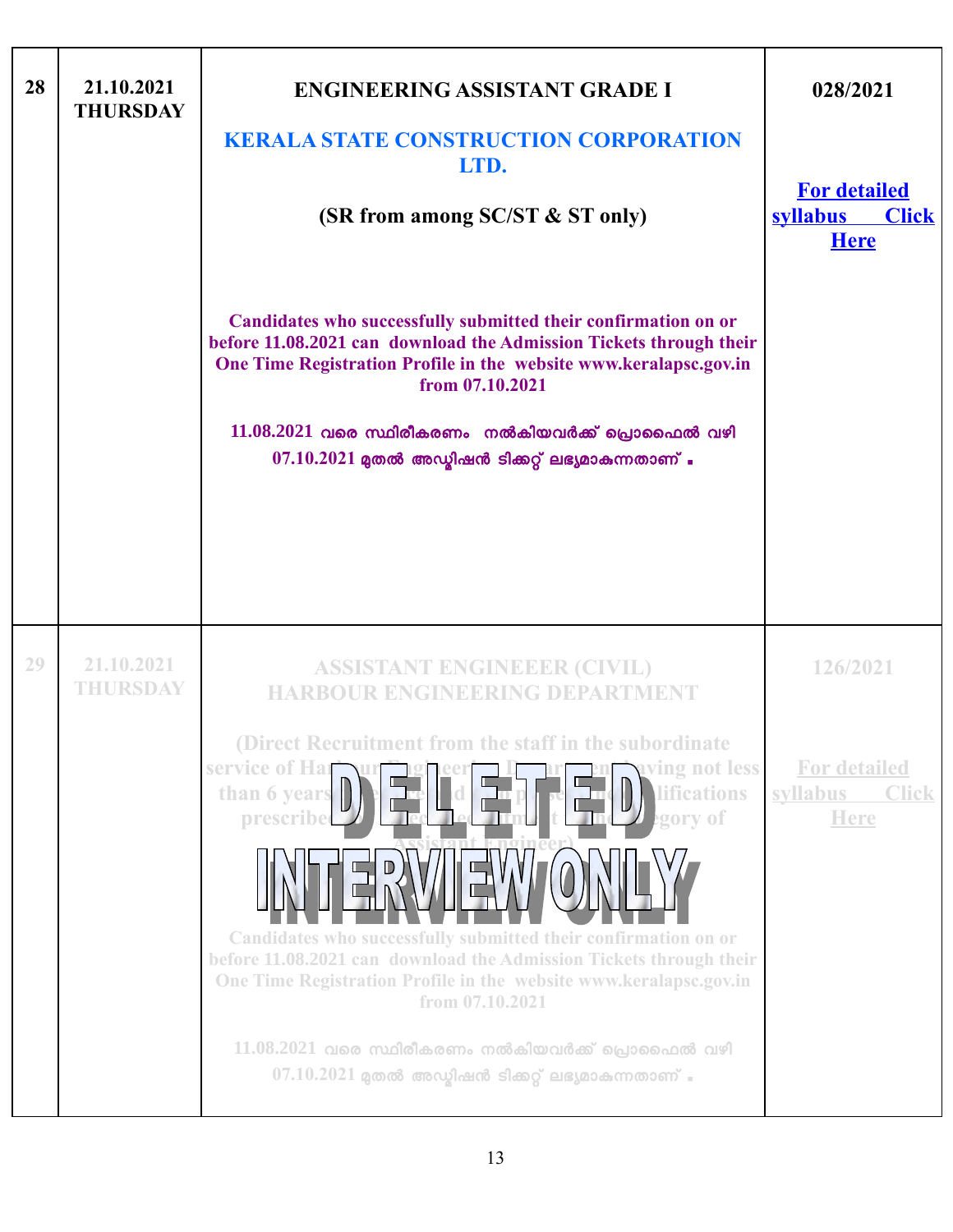| 30 | 21.10.2021<br><b>THURSDAY</b> | <b>ASSISTANT ENGINEER (CIVIL)</b>                                                                                                                                                                                                                                                   | 128/2021                                                              |
|----|-------------------------------|-------------------------------------------------------------------------------------------------------------------------------------------------------------------------------------------------------------------------------------------------------------------------------------|-----------------------------------------------------------------------|
|    |                               | <b>KERALA STATE HOUSING BOARD</b>                                                                                                                                                                                                                                                   |                                                                       |
|    |                               | Candidates who successfully submitted their confirmation on or<br>before 11.08.2021 can download the Admission Tickets through their<br>One Time Registration Profile in the website www.keralapsc.gov.in<br>from 07.10.2021<br>$11.08.2021$ വരെ സ്ഥിരീകരണം നൽകിയവർക്ക് പ്രൊഫൈൽ വഴി | <b>For detailed</b><br><b>Click</b><br><b>syllabus</b><br><b>Here</b> |
|    |                               | $07.10.2021$ മുതൽ അഡ്മിഷൻ ടിക്കറ്റ് ലഭ്യമാകുന്നതാണ് .                                                                                                                                                                                                                               |                                                                       |
|    |                               |                                                                                                                                                                                                                                                                                     |                                                                       |
| 31 | 21.10.2021<br><b>THURSDAY</b> | <b>ASSISTANT ENGINEER (CIVIL)</b>                                                                                                                                                                                                                                                   | 134/2021                                                              |
|    |                               | <b>KERALA TOURISM DEVELOPMENT</b>                                                                                                                                                                                                                                                   |                                                                       |
|    |                               | <b>CORPORATION LTD</b>                                                                                                                                                                                                                                                              | <b>For detailed</b><br><b>syllabus</b><br><b>Click</b><br><b>Here</b> |
|    |                               | Candidates who successfully submitted their confirmation on or<br>before 11.08.2021 can download the Admission Tickets through their<br>One Time Registration Profile in the website www.keralapsc.gov.in<br>from 07.10.2021                                                        |                                                                       |
|    |                               | $11.08.2021$ വരെ സ്ഥിരീകരണം നൽകിയവർക്ക് പ്രൊഫൈൽ വഴി<br>$07.10.2021$ മുതൽ അഡ്യിഷൻ ടിക്കറ്റ് ലഭ്യമാകുന്നതാണ് .                                                                                                                                                                        |                                                                       |
| 32 | 21.10.2021<br><b>THURSDAY</b> | <b>ASSISTANT ENGINEER (CIVIL)</b>                                                                                                                                                                                                                                                   | 206/2021                                                              |
|    |                               | UNIVERSITIES IN KERALA                                                                                                                                                                                                                                                              |                                                                       |
|    |                               | Candidates who successfully submitted their confirmation on or<br>before 11.08.2021 can download the Admission Tickets through their<br>One Time Registration Profile in the website www.keralapsc.gov.in<br>from 07.10.2021                                                        | <b>For detailed</b><br><b>syllabus</b><br><b>Click</b><br><b>Here</b> |
|    |                               | $11.08.2021$ വരെ സ്ഥിരീകരണം നൽകിയവർക്ക് പ്രൊഫൈൽ വഴി<br>$07.10.2021$ മുതൽ അഡ്മിഷൻ ടിക്കറ്റ് ലഭ്യമാകുന്നതാണ് .                                                                                                                                                                        |                                                                       |
|    |                               |                                                                                                                                                                                                                                                                                     |                                                                       |
|    |                               | <b>COMMON TEST FOR SL.NO. 23 TO 32 EXCEPT SL.NO.29</b>                                                                                                                                                                                                                              |                                                                       |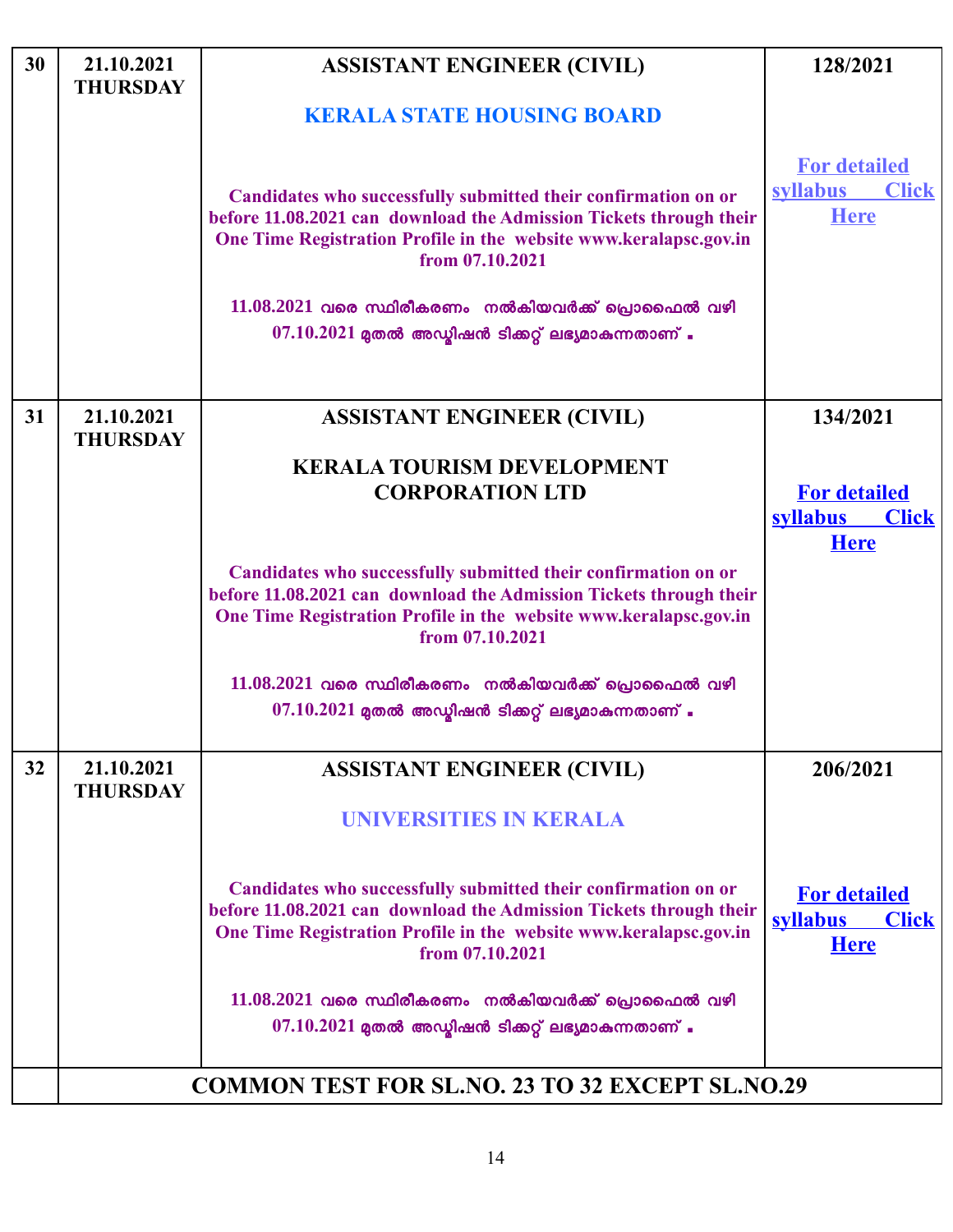| 33   | 23.10.2021<br><b>SATURDAY</b> | <b>UPTO SSLC LEVEL MAIN EXAMINATION</b>                                                                                                                                               | <b>Detailed</b>                                                                                             |
|------|-------------------------------|---------------------------------------------------------------------------------------------------------------------------------------------------------------------------------------|-------------------------------------------------------------------------------------------------------------|
|      |                               |                                                                                                                                                                                       | rogramme is<br>ed in the<br>bsite<br><b>rately</b>                                                          |
| 33 A | 23.10.2021<br><b>SATURDAY</b> | <b>GRADUATE LEVEL COMMON PRELIMINARY</b><br><b>EXAMINATION</b><br>(Stage I)                                                                                                           | <b>For Graduate Level</b><br><b>Common</b><br><b>Preliminary</b><br><b>Examination Click</b><br><b>Here</b> |
|      |                               | (Details are enclosed in the link provided)                                                                                                                                           | <b>For detailed syllabus</b><br><b>Click Here</b>                                                           |
| 34   | 26.10.2021<br><b>TUESDAY</b>  | <b>ASSISTANT INSURANCE MEDICAL OFFICER</b>                                                                                                                                            | 264/2020                                                                                                    |
|      |                               | <b>INSURANCE MEDICAL SERVICES</b><br>(NCA NOTIFICATION)                                                                                                                               | LC/AI                                                                                                       |
|      |                               | <b>Main Topics:-</b><br>Questions based on educational qualification<br>: 100<br><b>Maximum Marks</b><br><b>Duration</b><br>: 1 Hour15 Minutes<br><b>Medium of Question : English</b> | <b>For detailed</b><br><b>syllabus</b><br><b>Click</b><br><b>Here</b>                                       |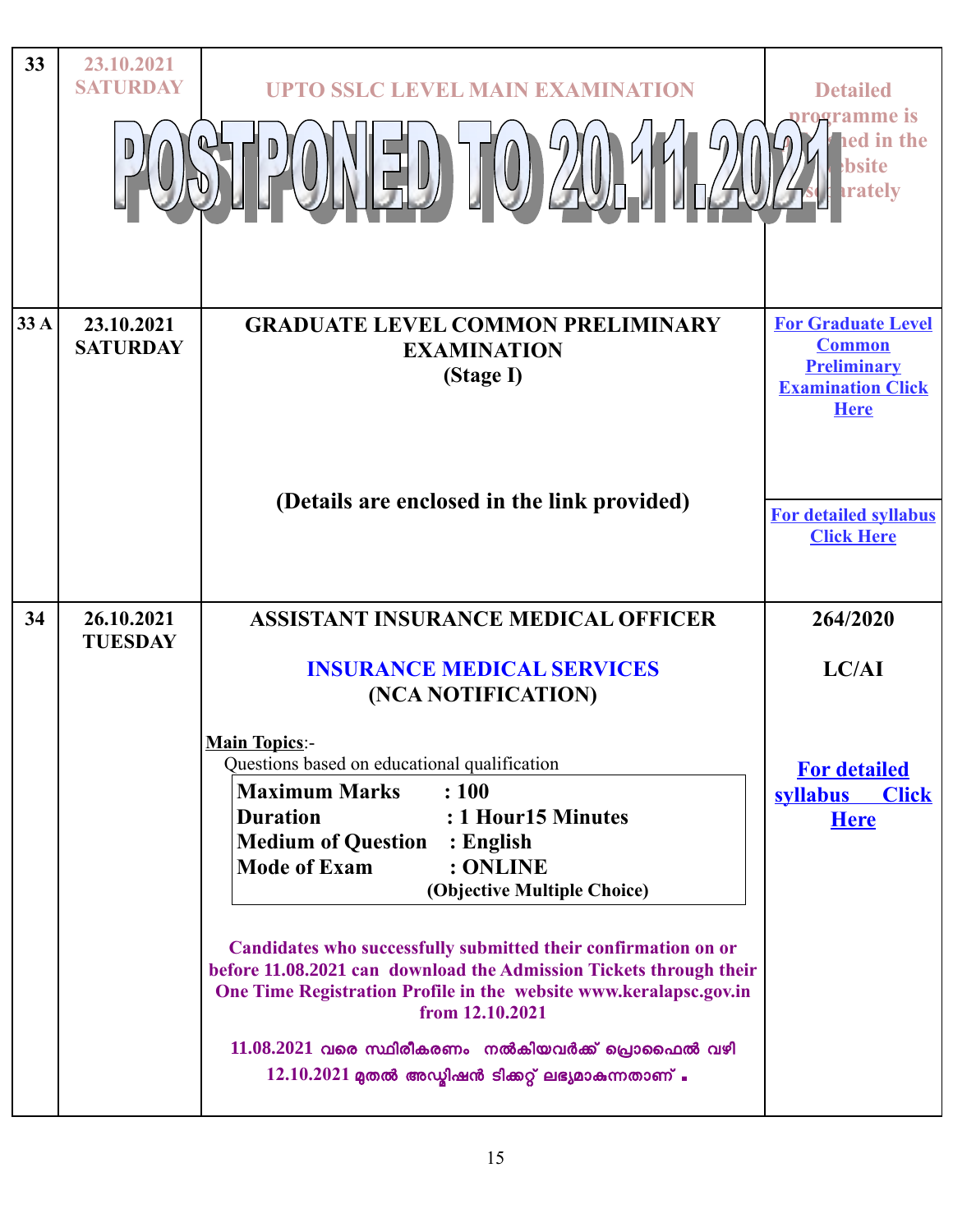| 35 | 26.10.2021<br><b>TUESDAY</b> | <b>ASSISTANT INSURANCE MEDICAL OFFICER</b>                                                                                                                                                                                   | 408/2020                                               |
|----|------------------------------|------------------------------------------------------------------------------------------------------------------------------------------------------------------------------------------------------------------------------|--------------------------------------------------------|
|    |                              | <b>INSURANCE MEDICAL SERVICES</b>                                                                                                                                                                                            | <b>HINDU NADAR</b>                                     |
|    |                              | (NCA NOTIFICATION)                                                                                                                                                                                                           | <b>For detailed</b><br><b>syllabus</b><br><b>Click</b> |
|    |                              | Candidates who successfully submitted their confirmation on or<br>before 11.08.2021 can download the Admission Tickets through their<br>One Time Registration Profile in the website www.keralapsc.gov.in<br>from 12.10.2021 | <b>Here</b>                                            |
|    |                              | $11.08.2021$ വരെ സ്ഥിരീകരണം നൽകിയവർക്ക് പ്രൊഫൈൽ വഴി<br>$12.10.2021$ മുതൽ അഡ്മിഷൻ ടിക്കറ്റ് ലഭ്യമാകുന്നതാണ്.                                                                                                                  |                                                        |
| 36 | 26.10.2021<br><b>TUESDAY</b> | <b>ASSISTANT INSURANCE MEDICAL OFFICER</b>                                                                                                                                                                                   | 029/2021                                               |
|    |                              | <b>INSURANCE MEDICAL SERVICES</b>                                                                                                                                                                                            | <b>DHEEVARA</b>                                        |
|    |                              | (NCA NOTIFICATION)                                                                                                                                                                                                           | <b>For detailed</b><br>syllabus                        |
|    |                              | Candidates who successfully submitted their confirmation on or<br>before 11.08.2021 can download the Admission Tickets through their<br>One Time Registration Profile in the website www.keralapsc.gov.in<br>from 12.10.2021 | <b>Click Here</b>                                      |
|    |                              | $11.08.2021$ വരെ സ്ഥിരീകരണം നൽകിയവർക്ക് പ്രൊഫൈൽ വഴി<br>$12.10.2021$ മുതൽ അഡ്മിഷൻ ടിക്കറ്റ് ലഭ്യമാകുന്നതാണ്.                                                                                                                  |                                                        |
|    |                              |                                                                                                                                                                                                                              |                                                        |
|    |                              |                                                                                                                                                                                                                              |                                                        |
|    |                              |                                                                                                                                                                                                                              |                                                        |

 $\overline{\phantom{a}}$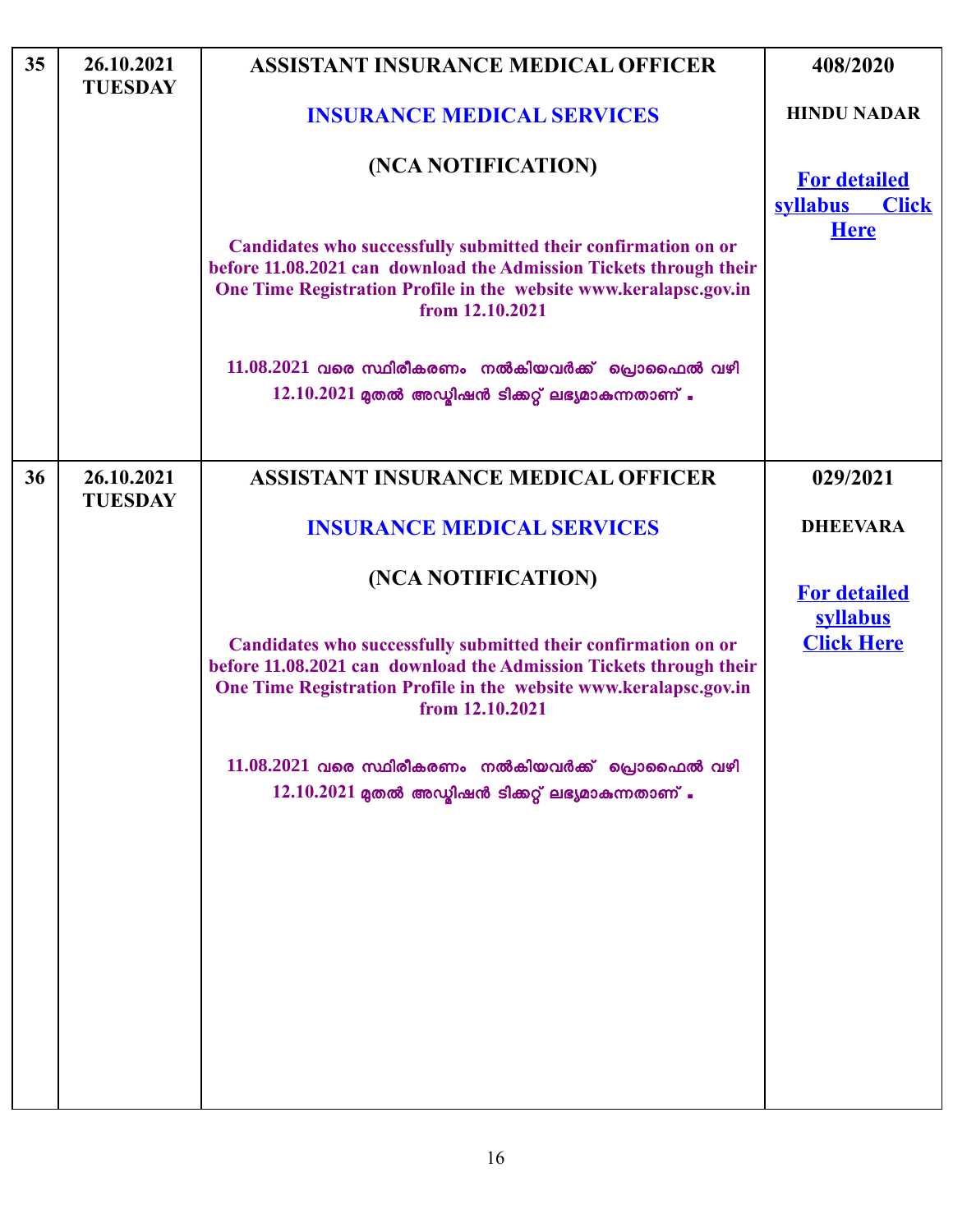| 37 | 26.10.2021     | <b>ASSISTANT SURGEON/</b>                                                                                                                                                                                                               | 101/2021                                       |
|----|----------------|-----------------------------------------------------------------------------------------------------------------------------------------------------------------------------------------------------------------------------------------|------------------------------------------------|
|    | TUESDAY        | <b>CASUALTY MEDICAL OFFICER</b>                                                                                                                                                                                                         |                                                |
|    |                |                                                                                                                                                                                                                                         | <b>ST</b>                                      |
|    |                | <b>HEALTH SERVICES</b>                                                                                                                                                                                                                  |                                                |
|    |                | (NCA NOTIFICATION)                                                                                                                                                                                                                      | <b>For detailed</b>                            |
|    |                |                                                                                                                                                                                                                                         | <b>Click</b><br>syllabus                       |
|    |                | <b>Candidates can submit their confirmation for writing this</b><br>examination through one time registration profile from 23.07.2021 to                                                                                                | <b>Here</b>                                    |
|    |                | 11.08.2021                                                                                                                                                                                                                              |                                                |
|    |                | <u>അപേക്ഷകർക്ക്</u><br>പരീക്ഷ<br><u>എഴുതന്നതിന്തള്</u><br><u>ൂതൽ</u><br>11.08<br>Candida<br>11.08.20<br><b>Time Re</b><br>$11.08.2021$ വരെ സ്ഥിരീകരണം നൽകന്നവർക്ക് പ്രൊഫൈൽ വഴി<br>$12.10.2021$ മുതൽ അഡ്മിഷൻ ടിക്കറ്റ് ലഭ്യമാകുന്നതാണ് . |                                                |
|    |                |                                                                                                                                                                                                                                         |                                                |
|    |                |                                                                                                                                                                                                                                         |                                                |
|    |                |                                                                                                                                                                                                                                         |                                                |
| 38 | 26.10.2021     | <b>ASSISTANT SURGEON/</b>                                                                                                                                                                                                               | 168/2021                                       |
|    | <b>TUESDAY</b> | <b>CASUALTY MEDICAL OFFICER</b>                                                                                                                                                                                                         |                                                |
|    |                | <b>HEALTH SERVICES</b><br>(NCA NOTIFICATION)                                                                                                                                                                                            | <b>SCCC</b>                                    |
|    |                |                                                                                                                                                                                                                                         | <b>For detailed</b>                            |
|    |                | Candidates who successfully submit their confirmation on or before<br>11.08.2021 can download the Admission Tickets through their One<br>Time Registration Profile in the website www.keralapsc.gov.in from<br>12.10.2021               | <b>syllabus</b><br><b>Click</b><br><b>Here</b> |
|    |                | $11.08.2021$ വരെ സ്ഥിരീകരണം നൽകുന്നവർക്ക് പ്രൊഫൈൽ വഴി                                                                                                                                                                                   |                                                |
|    |                | $12.10.2021$ മുതൽ അഡ്മിഷൻ ടിക്കറ്റ് ലഭ്യമാകുന്നതാണ്.                                                                                                                                                                                    |                                                |
|    |                |                                                                                                                                                                                                                                         |                                                |
|    |                |                                                                                                                                                                                                                                         |                                                |
|    |                |                                                                                                                                                                                                                                         |                                                |
|    |                |                                                                                                                                                                                                                                         |                                                |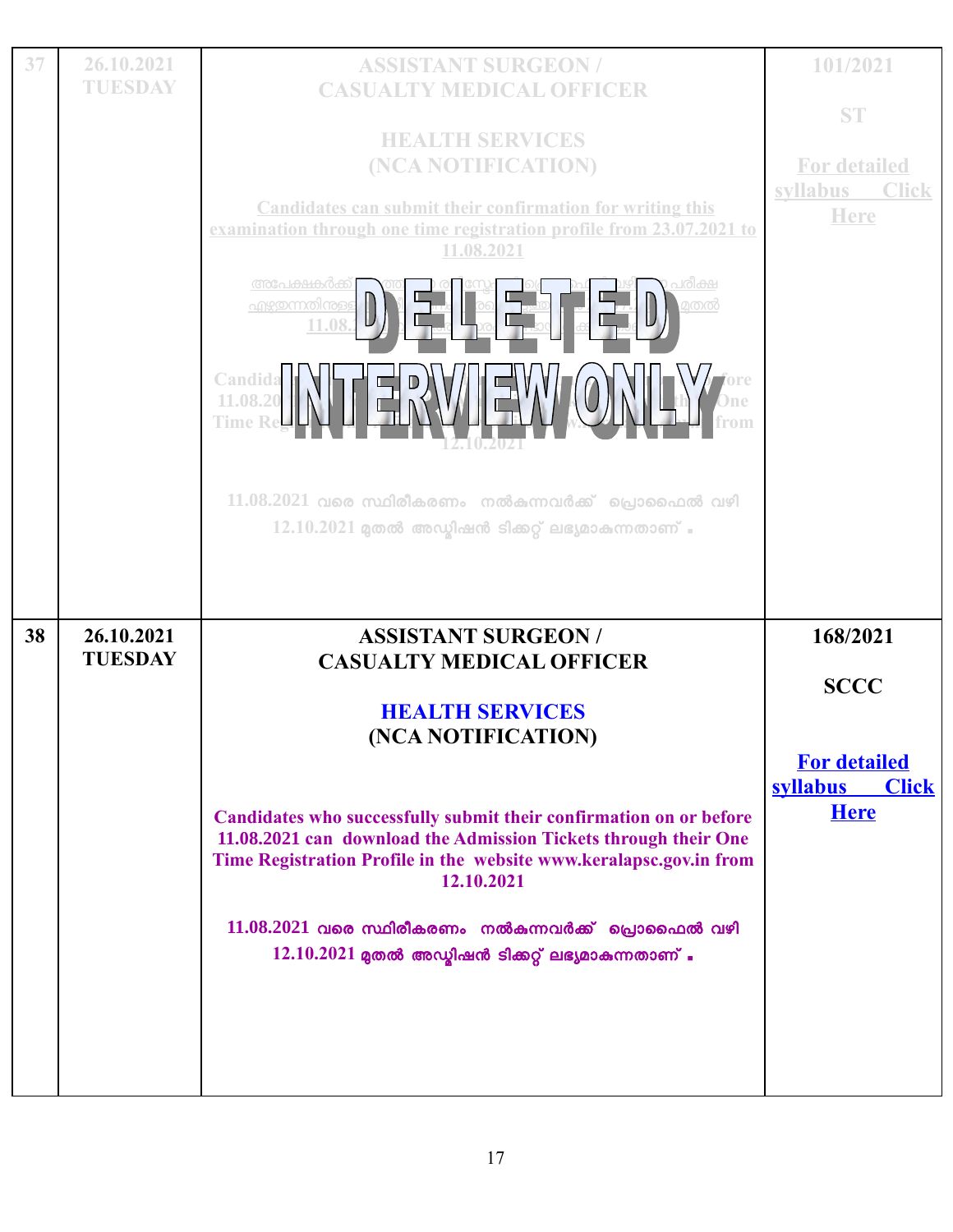| 39         | 26.10.2021<br><b>TUESDAY</b>  | <b>ASSISTANT SURGEON/</b><br><b>CASUALTY MEDICAL OFFICER</b><br><b>HEALTH SERVICES</b><br>(NCA NOTIFICATION)<br>Candidates who successfully submitted their confirmation on or<br>before 11.08.2021 can download the Admission Tickets through their<br>One Time Registration Profile in the website www.keralapsc.gov.in<br>from 12.10.2021<br>$11.08.2021$ വരെ സ്ഥിരീകരണം നൽകിയവർക്ക് പ്രൊഫൈൽ വഴി<br>$12.10.2021$ മുതൽ അഡ്യിഷൻ ടിക്കറ്റ് ലഭ്യമാകുന്നതാണ് .        | 169/2021<br><b>VISWAKARMA</b><br><b>For detailed</b><br><b>Click</b><br><b>syllabus</b><br><b>Here</b> |
|------------|-------------------------------|---------------------------------------------------------------------------------------------------------------------------------------------------------------------------------------------------------------------------------------------------------------------------------------------------------------------------------------------------------------------------------------------------------------------------------------------------------------------|--------------------------------------------------------------------------------------------------------|
|            |                               | <b>COMMON TEST FOR SL.NO. 34 TO 39 EXCEPT SL.NO. 37</b>                                                                                                                                                                                                                                                                                                                                                                                                             |                                                                                                        |
| <b>39A</b> | 28.10.2021<br><b>THURSDAY</b> | <b>ASSISTANT PROFESSOR IN ARABIC</b><br><b>KERALA COLLEGIATE EDUCATION</b>                                                                                                                                                                                                                                                                                                                                                                                          | 288/2019<br><b>For Detailed</b>                                                                        |
|            |                               | <b>Main Topics:-</b><br>Questions based on educational qualification                                                                                                                                                                                                                                                                                                                                                                                                | <b>Syllabus</b><br><b>Click Here</b>                                                                   |
|            |                               | <b>Maximum Marks</b><br>: 100<br><b>Duration</b><br>: 2 Hours<br><b>Medium of Question : Arabic</b><br><b>Mode of Exam</b><br>: Descriptive<br>(Question cum Answer Booklet)<br>Candidates who successfully submitted their confirmation on or<br>before 12.07.2021 can download the Admission Tickets through their<br>One Time Registration Profile in the website www.keralapsc.gov.in<br>from 13.10.2021<br>$12.07.2021$ വരെ സ്ഥിരീകരണം നൽകിയവർക്ക് പ്രൊഫൈൽ വഴി |                                                                                                        |
|            |                               | $13.10.2021$ മുതൽ അഡ്മിഷൻ ടിക്കറ്റ് ലഭ്യമാകുന്നതാണ് .                                                                                                                                                                                                                                                                                                                                                                                                               |                                                                                                        |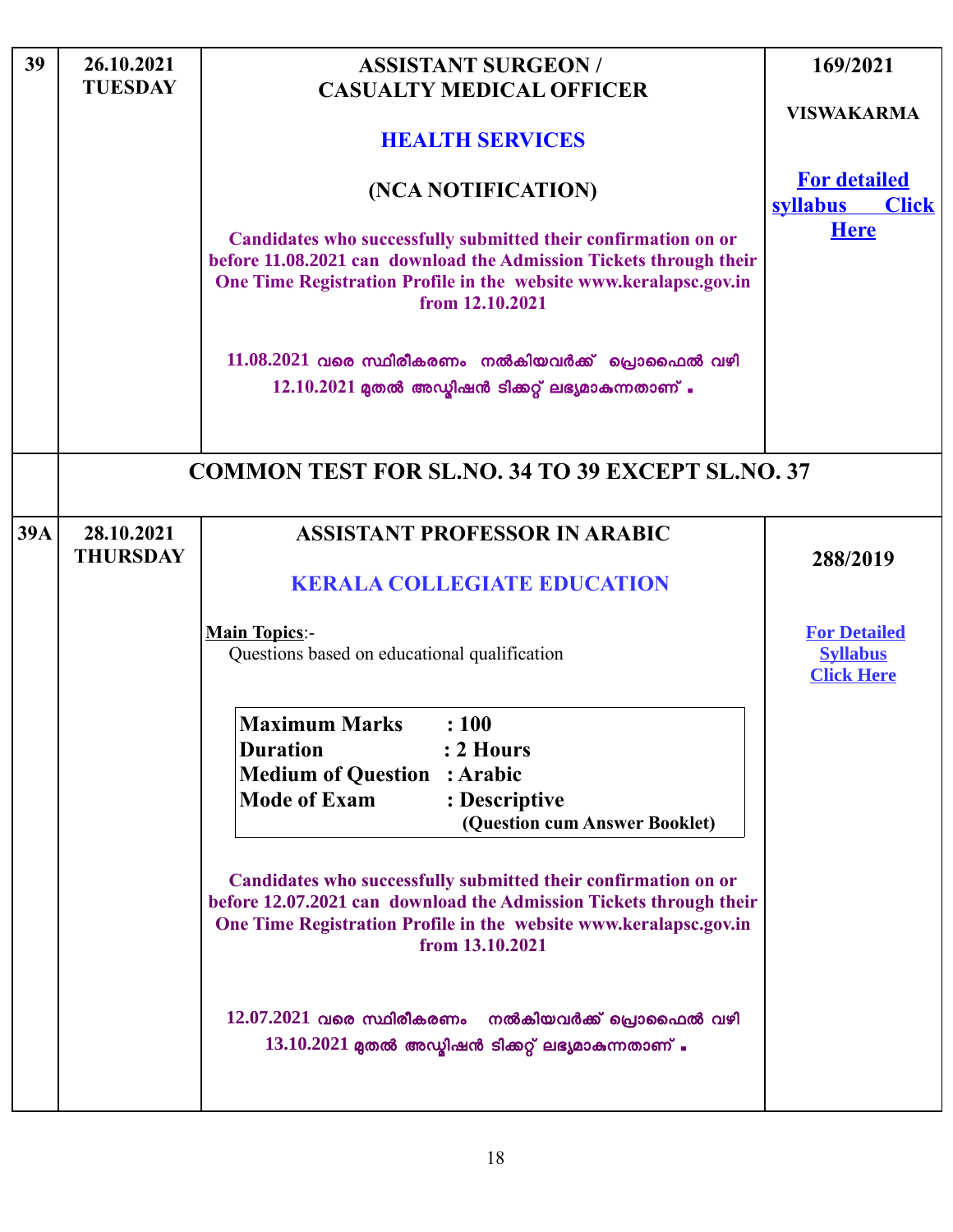| 40         | 30.10.2021<br><b>SATURDAY</b> | <b>UPTO SSLC LEVEL MAIN EXAMINATION</b>                                                                                     | <b>Detailed</b><br>programme is<br>published in the<br>website<br><b>The Trately</b>                                                                             |
|------------|-------------------------------|-----------------------------------------------------------------------------------------------------------------------------|------------------------------------------------------------------------------------------------------------------------------------------------------------------|
| <b>40A</b> | 30.10.2021<br><b>SATURDAY</b> | <b>GRADUATE LEVEL COMMON PRELIMINARY</b><br><b>EXAMINATION</b><br>(Stage II)<br>(Details are enclosed in the link provided) | <b>For Graduate Level</b><br><b>Common</b><br><b>Preliminary</b><br><b>Examination Click</b><br><b>Here</b><br><b>For Detailed</b><br><b>Syllabus Click Here</b> |